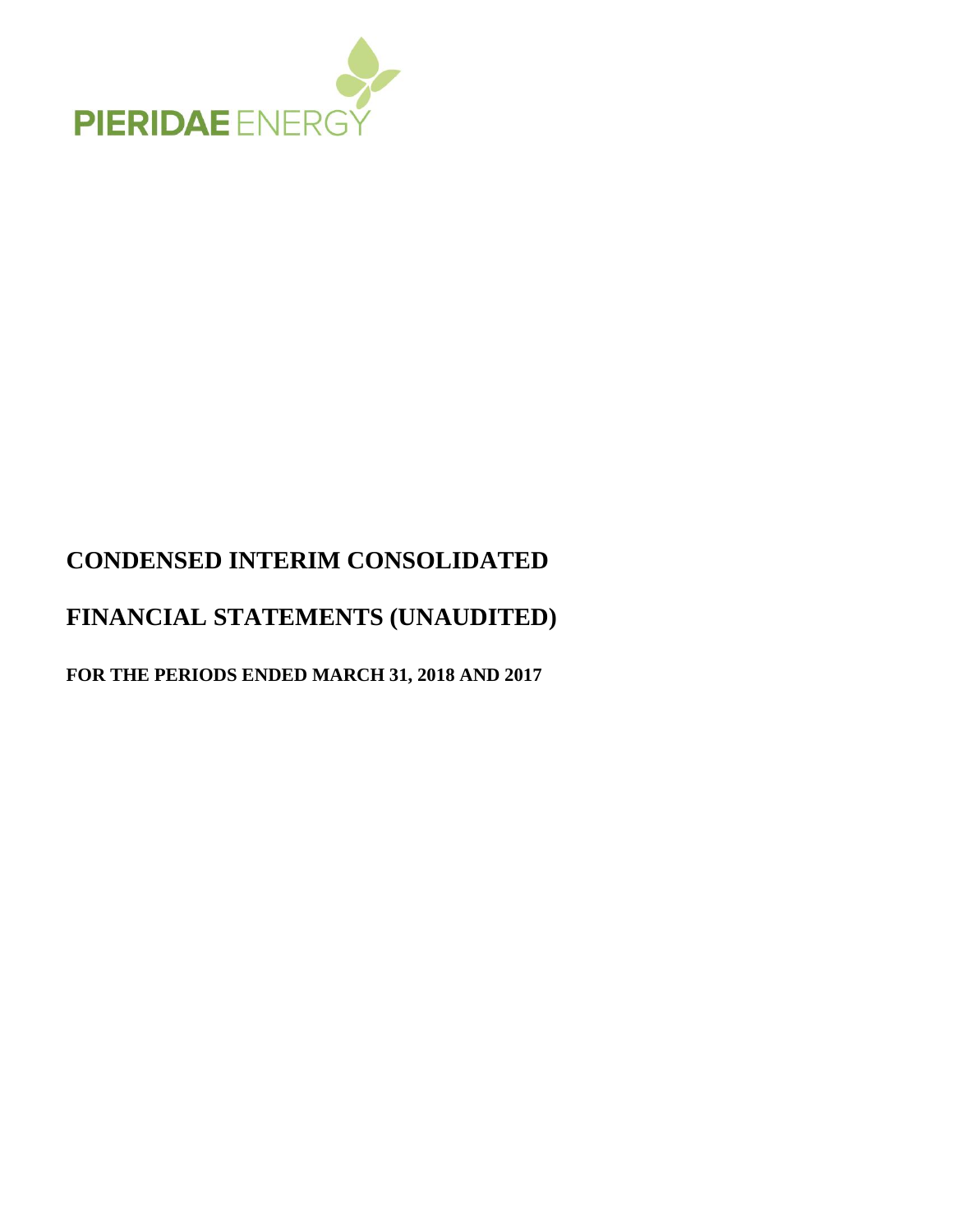

## **UNAUDITED CONSOLIDATED STATEMENTS OF FINANCIAL POSITION**

[Expressed in thousands Canadian dollars]

|                                                                  | As at<br>March 31,<br>2018<br>\$ | As at<br>December 31,<br>2017<br>\$ |
|------------------------------------------------------------------|----------------------------------|-------------------------------------|
| <b>ASSETS</b>                                                    |                                  |                                     |
| <b>Current</b>                                                   |                                  |                                     |
| Cash and cash equivalents [note 4]                               | 17,301                           | 19.619                              |
| Cash and cash equivalents held for exploration purposes [note 4] | 1,624                            | 1,619                               |
| Accounts receivable [note 5]                                     | 1,217                            | 1,092                               |
| Prepaid expenses                                                 | 124                              | 122                                 |
| <b>Total current assets</b>                                      | 20,266                           | 22,452                              |
| Non-current                                                      |                                  |                                     |
| Restricted cash equivalents [note 4]                             | 630                              | 630                                 |
| Security deposits [note 12]                                      | 600                              | 600                                 |
| Interests in associates [note 6]                                 | 3,731                            | 3,734                               |
| Property, plant and equipment [note 7]                           | 4,156                            | 3,802                               |
| Exploration and evaluation assets [note 8]                       | 43,024                           | 42,827                              |
| <b>Total non-current assets</b>                                  | 52,141<br>72,407                 | 51,593<br>74,045                    |
|                                                                  |                                  |                                     |
| <b>LIABILITIES AND EQUITY</b><br><b>Current</b>                  |                                  |                                     |
| Trade and other payables [note 9]                                | 1,732                            | 2,210                               |
| Current portion of deferred lease inducements                    | 19                               | 19                                  |
| Current portion of bank borrowings                               | 7                                | $\tau$                              |
| Partner advances for planned exploration work [note 10]          | 664                              | 679                                 |
| Provision for contingent liability [note 12]                     | 528                              | 583                                 |
| Current portion of the provision for site restoration [note 12]  | 761                              | 610                                 |
| Liability related to flow-through shares [note 11]               | 104                              | 104                                 |
| Promissory notes                                                 |                                  | 25                                  |
| Deferred accounts payable [note 14]                              | 8,353                            | 7,836                               |
| <b>Total current liabilities</b>                                 | 12,168                           | 12,073                              |
| <b>Non-current</b>                                               |                                  |                                     |
| Partners' share in security deposits [note 12]                   | 294                              | 294                                 |
| Deferred lease inducements                                       | 174                              | 179                                 |
| <b>Bank borrowings</b>                                           | 5                                | $\tau$                              |
| Provision for site restoration <i>[note 12]</i>                  | 2,144                            | 2,130                               |
| <b>Total non-current liabilities</b>                             | 2,617                            | 2,610                               |
| <b>Total liabilities</b>                                         | 14,785                           | 14,683                              |
| <b>Equity</b>                                                    |                                  |                                     |
| Share capital [note $15$ ]                                       | 128,919                          | 128,804                             |
| Contributed surplus                                              | 8,042                            | 6,715                               |
| Deficit                                                          | (80, 575)                        | (77, 633)                           |
| Accumulated other comprenhensive income                          | 1,360                            | 1,583                               |
| <b>Equity attributable to equity holders of the Company</b>      | 57,746                           | 59,469                              |
| Non-controlling interests                                        | (124)                            | (107)                               |
| <b>Total shareholders' equity</b>                                | 57,622<br>72,407                 | 59,362<br>74,045                    |
|                                                                  |                                  |                                     |

Contingencies *[note 12 and 19]*

*See accompanying notes*

On behalf of the Board of Directors,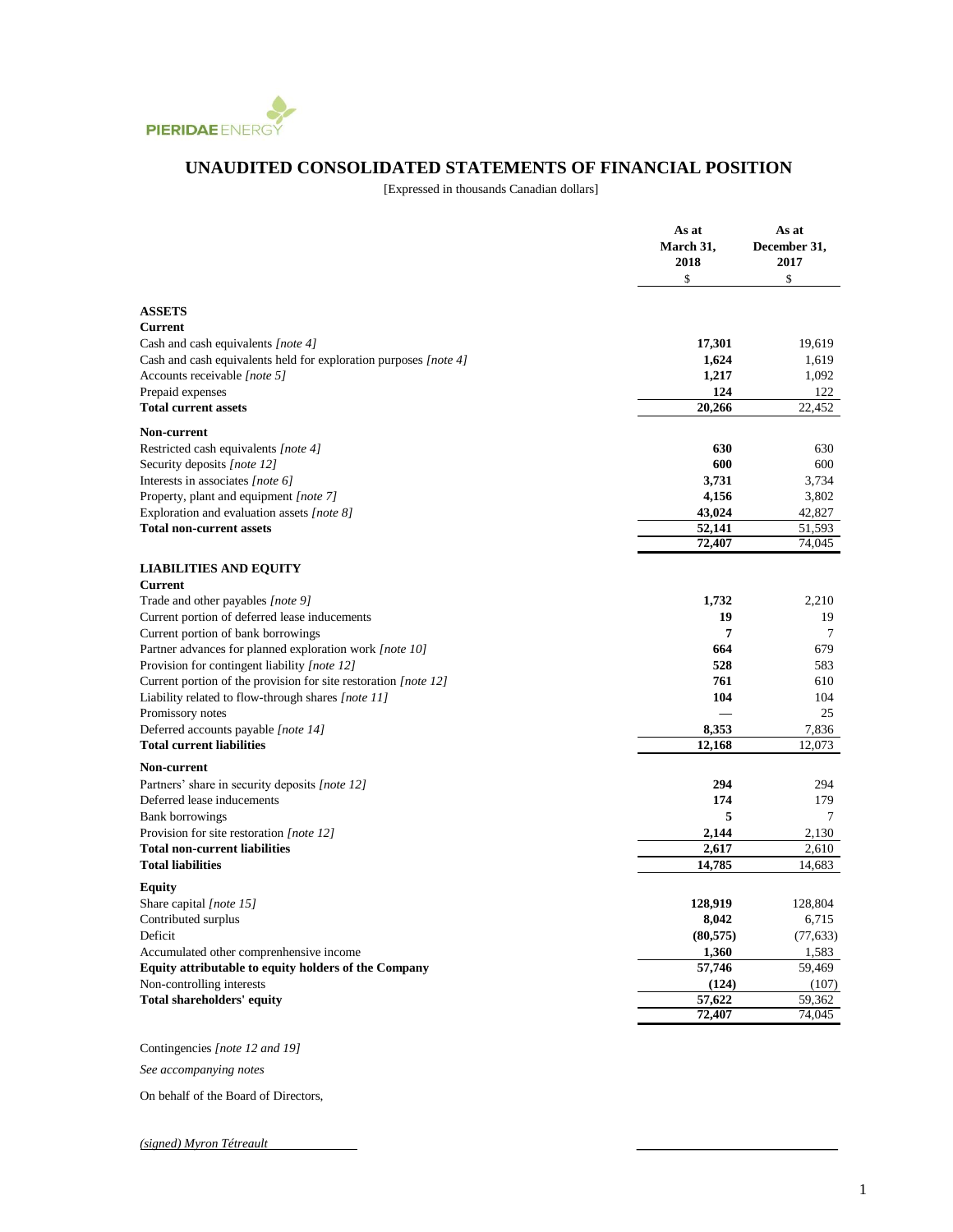

### **UNAUDITED CONSOLIDATED STATEMENTS OF LOSS AND COMPREHENSIVE LOSS**

[Expressed in thousands Canadian dollars]

| For the periods ended March 31                                         |            |            |
|------------------------------------------------------------------------|------------|------------|
|                                                                        | 2018       | 2017       |
|                                                                        | [3 months] | [3 months] |
|                                                                        | \$         | \$         |
|                                                                        |            |            |
| <b>Revenues</b>                                                        |            |            |
| Project management                                                     | 16         |            |
|                                                                        | 16         |            |
| <b>Expenses</b>                                                        |            |            |
| Administrative expenses                                                | 1,682      | 193        |
| Operating expenses                                                     | 1,013      | 733        |
| Financial income and expenses                                          | (19)       | 381        |
| Loss on conversion right                                               |            | 718        |
| Loss on foreign exchange                                               | 296        | 15         |
| Share of net loss of associates [note 6]                               | 3          | 30         |
|                                                                        | 2,975      | 2,070      |
| Net loss for the year                                                  | (2,959)    | (2,070)    |
| Other comprehensive income (loss) to be reclassified to profit or loss |            |            |
| in subsequent years:                                                   |            |            |
| Exchange differences on translation of foreign operations              | (223)      | 192        |
| Net comprehensive loss for the year                                    | (3,182)    | (1,878)    |
| Net loss attributable to                                               |            |            |
| Equity holders of the Company                                          | (2,942)    | (2,058)    |
| Non-controlling interests                                              | (17)       | (12)       |
| Net loss per share attributable to equity holders of the Company       |            |            |
| Basic and diluted [note 16]                                            | (0.06)     | (0.06)     |
|                                                                        |            |            |

*See accompanying notes*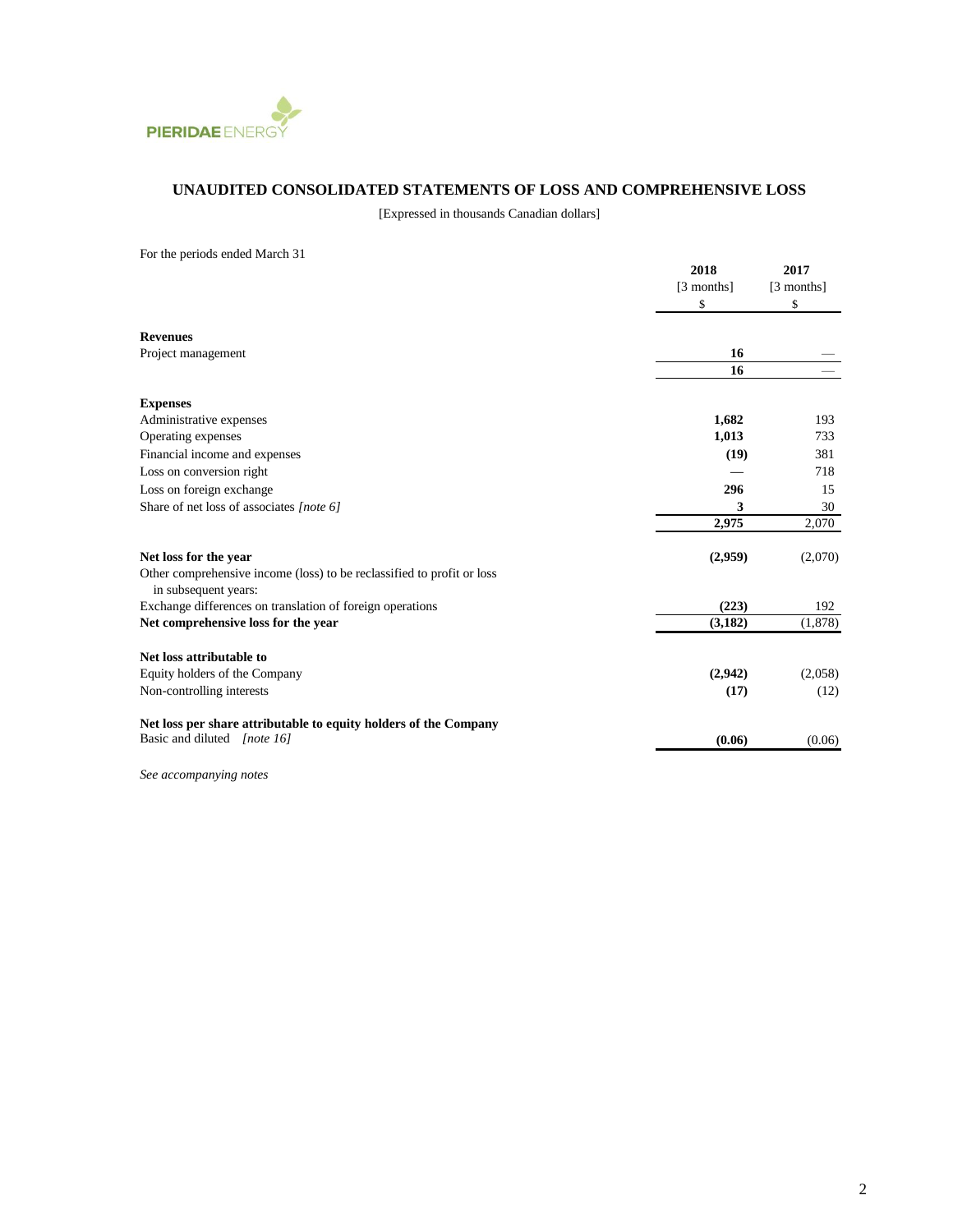

#### **UNAUDITED CONSOLIDATED STATEMENTS OF CHANGES IN EQUITY**

[Expressed in thousands Canadian dollars]

|                                                              |                      |               |                          |                        | <b>Foreign currency</b> |                        |              |                              |                        |
|--------------------------------------------------------------|----------------------|---------------|--------------------------|------------------------|-------------------------|------------------------|--------------|------------------------------|------------------------|
|                                                              | <b>Common shares</b> | Share capital | <b>Warrants</b>          | Contributed<br>surplus | <b>Deficit</b>          | translation<br>reserve | <b>Total</b> | Non-controlling<br>interests | <b>Total</b><br>equity |
|                                                              |                      |               |                          |                        | <sup>\$</sup>           | \$.                    | equity       |                              | S.                     |
|                                                              |                      |               |                          |                        |                         |                        |              |                              |                        |
| Balance as at December 31, 2016                              | 15,599,158           | 44,668        |                          | 5,896                  | (68, 808)               | 1,287                  | (16,957)     | (88)                         | (17,045)               |
| Share-based compensation                                     | 24,166               | 218           |                          | 3,341                  |                         |                        | 3,559        |                              | 3,559                  |
| Share issued on stock option exercise                        | 300,000              | 2.724         | –                        | (2, 424)               |                         |                        | 300          |                              | 300                    |
| Share issuance                                               | 2,052,130            | 25,652        |                          | –                      |                         |                        | 25,652       |                              | 25,652                 |
| Issuance costs                                               |                      | (1,043)       |                          |                        |                         |                        | (1,043)      |                              | (1,043)                |
| Conversion of Convertible loan                               | 499.120              | 6.239         | $\overline{\phantom{0}}$ | —                      |                         | $\qquad \qquad$        | 6,239        | $\qquad \qquad$              | 6,239                  |
| Balance as at October 24, 2017                               | 18.474.574           | 78,458        | $\overline{\phantom{m}}$ | 6,813                  | (68, 808)               | 1,287                  | 17,750       | (88)                         | 17.662                 |
| Shares exchanged on reverse takeover                         | (18, 474, 574)       | (78, 458)     |                          |                        |                         |                        | (78, 458)    |                              | (78, 458)              |
| Existing shares of Pieridae Energy prior to reverse takeover | 40,750,343           | 78,458        |                          |                        |                         |                        | 78,458       |                              | 78,458                 |
| Shares issued to shareholders of Petrolia Inc. on reverse    |                      |               |                          |                        |                         |                        |              |                              |                        |
| takeover                                                     | 9,043,726            | 51,251        |                          |                        |                         |                        | 51,251       | $\overline{\phantom{a}}$     | 51,251                 |
| Issuance costs                                               |                      | (1,395)       |                          |                        |                         |                        | (1, 395)     |                              | (1,395)                |
| Share-based compensation                                     |                      |               |                          | 56                     |                         |                        | 56           |                              | 56                     |
| Share issued on stock option exercise                        | 687,128              | 490           | –                        | (154)                  |                         |                        | 336          |                              | 336                    |
| Non-controlling interests                                    |                      |               |                          |                        |                         |                        |              | 80                           | 80                     |
| Net loss and comprehensive loss                              |                      |               |                          |                        | (8,825)                 | 296                    | (8,529)      | (99)                         | (8,628)                |
| Balance as at December 31, 2017                              | 50,481,197           | 128,804       | $\overline{\phantom{m}}$ | 6,715                  | (77, 633)               | 1,583                  | 59,469       | (107)                        | 59,362                 |
| Share-based compensation [note 15]                           |                      |               | $\overline{\phantom{0}}$ | 1,327                  | —                       | $\qquad \qquad$        | 1,327        |                              | 1,327                  |
| Share issued on stock option exercise                        | 36,405               | 115           |                          |                        |                         |                        | 115          |                              | 115                    |
| Non-controlling interests                                    |                      |               |                          |                        |                         |                        |              |                              |                        |
| Net loss and comprehensive loss                              |                      | --            | $\overline{\phantom{0}}$ | —                      | (2,942)                 | (223)                  | (3,165)      | (17)                         | (3,182)                |
| Balance as at March 31, 2018                                 | 50,517,602           | 128,919       |                          | 8.042                  | (80.575)                | 1.360                  | 57,746       | (124)                        | 57,622                 |

*See accompanying notes*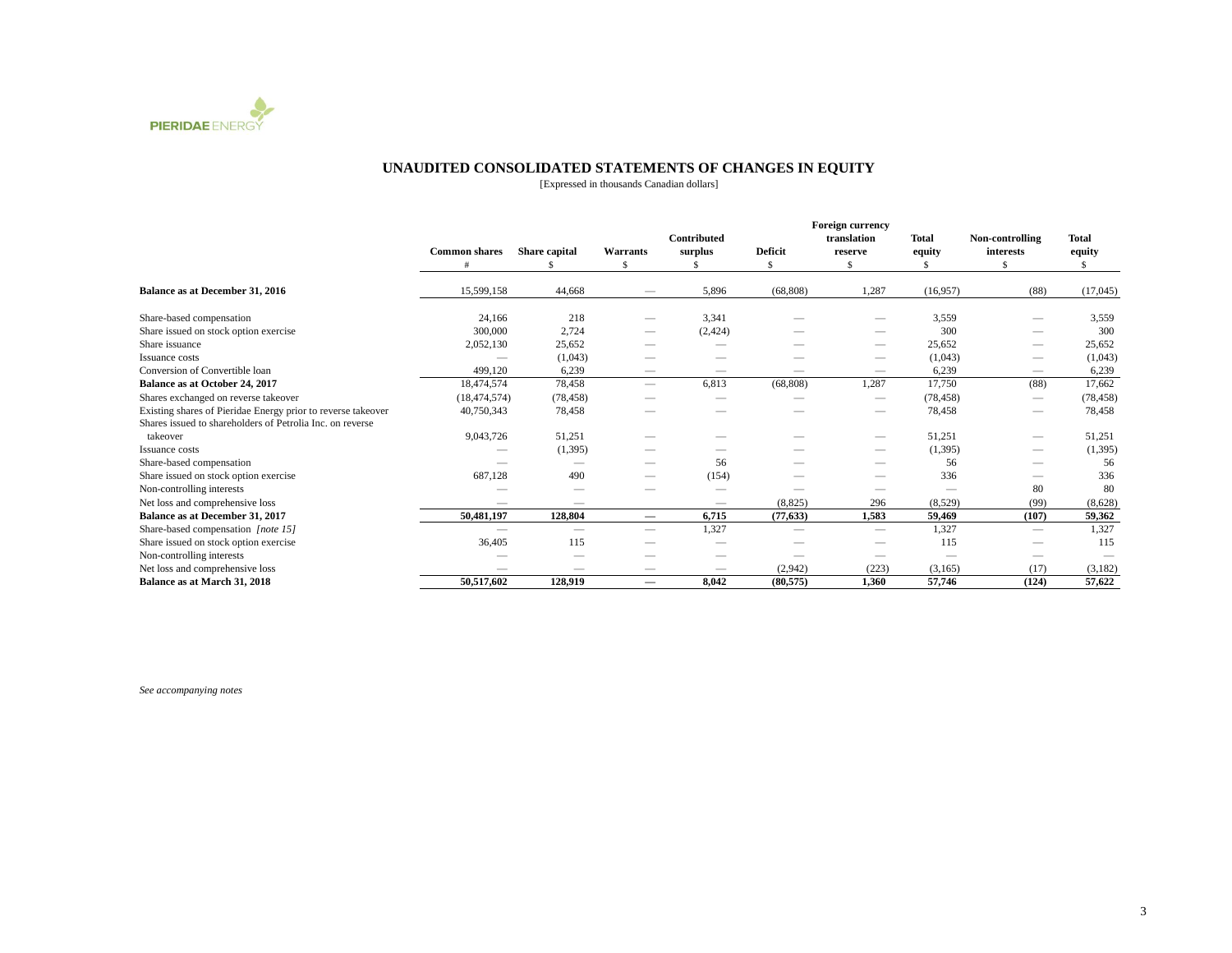

## **UNAUDITED CONSOLIDATED STATEMENTS OF CASH FLOWS**

[Expressed in thousands Canadian dollars]

For the periods ended March 31

|                                                                  | 2018       | 2017       |
|------------------------------------------------------------------|------------|------------|
|                                                                  | [3 months] | [3 months] |
|                                                                  | \$         | \$         |
| <b>OPERATING ACTIVITIES</b>                                      |            |            |
| Net loss                                                         | (2,959)    | (2,070)    |
| Items not affecting cash:                                        |            |            |
| Depreciation of property, plant and equipment                    | 5          | 2          |
| Share-based compensation                                         | 1,218      | 342        |
| Amortization of deferred lease inducements                       | (3)        |            |
| Accretion expense                                                | 14         | 142        |
| Share of net loss of associates [note 6]                         | 3          | 30         |
| Loss on conversion right [note 13]                               |            | 718        |
| Foreign exchange loss                                            | 296        | 15         |
|                                                                  | (1, 426)   | (821)      |
| Net change in non-cash operating items                           |            |            |
| Receivables                                                      | 26         | 107        |
| Prepaid expenses                                                 | (2)        |            |
| Trade and other payables                                         | (691)      | 568        |
| Provision for contingent liabilities [note 12]                   | (55)       |            |
|                                                                  | (722)      | 675        |
| Cash flows related to operating activities                       | (2, 148)   | (146)      |
| <b>INVESTING ACTIVITIES</b>                                      |            |            |
| Additions to property, plant and equipment                       | (33)       |            |
| Acquisitions of oil and gas properties, net of recovered amounts | (29)       |            |
| Increase in exploration and evaluation costs, net of recovered   |            |            |
| amounts                                                          | (189)      |            |
| Cash flows related to investing activities                       | (251)      |            |
| <b>FINANCING ACTIVITIES</b>                                      |            |            |
| Issuance of share capital, net of costs [note 15]                | 115        |            |
| Decrease in restricted cash and cash equivalent [note 4]         |            | 37         |
| Repayment of bank borrowings                                     | (2)        |            |
| Issuance of promissory note                                      |            | 25         |
| Repayment of promissory note                                     | (25)       |            |
| Cash flows related to financing activities                       | 88         | 62         |
| Net decrease in cash and cash equivalents                        | (2,311)    | (84)       |
| Cash and cash equivalents, beginning of period                   | 21,238     | 197        |
| Net foreign exchange difference                                  | (2)        | 77         |
| Cash and cash equivalents, end of period [note 20]               | 18,925     | 190        |

*See accompanying notes*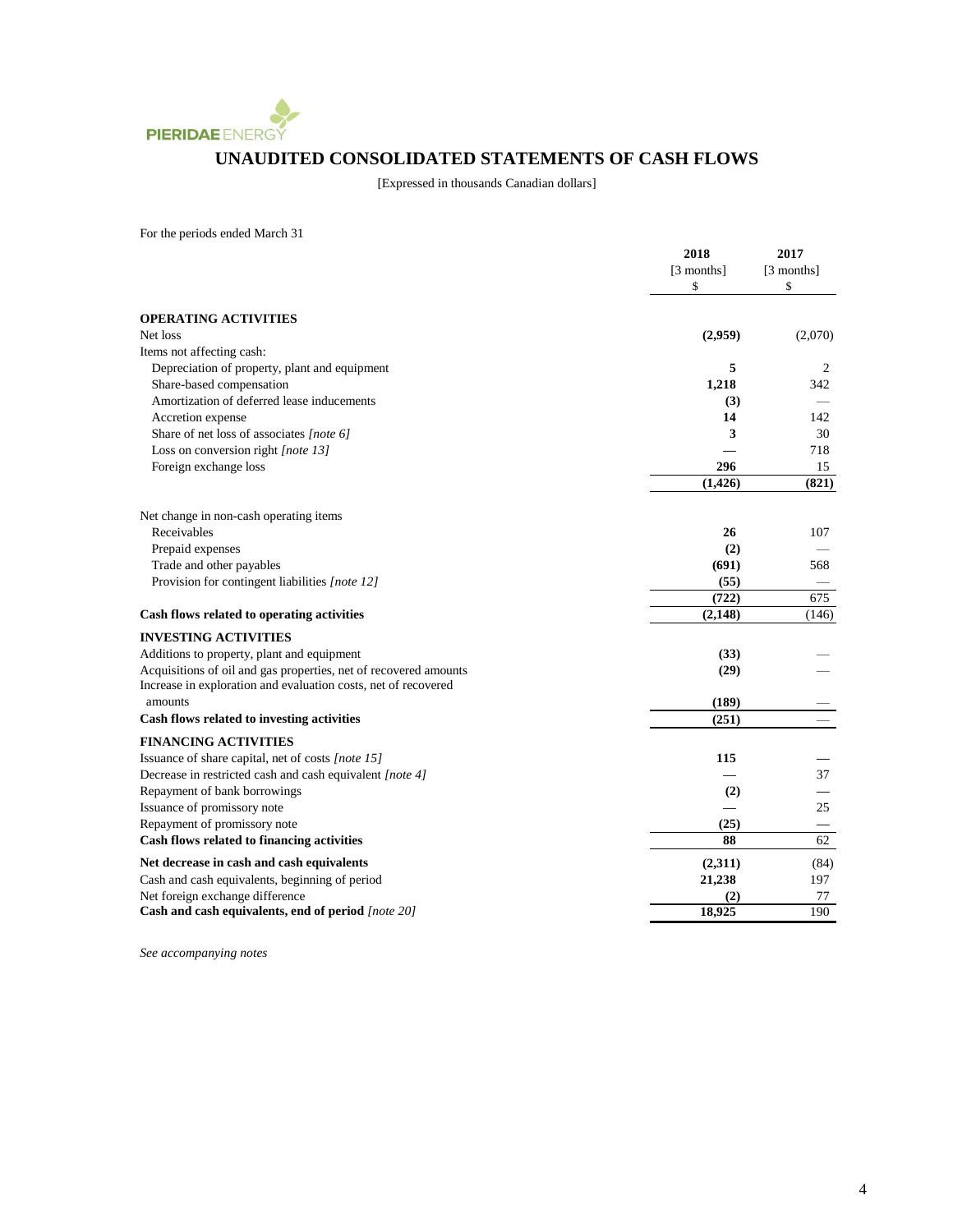

For the periods ended March 31, 2018 and 2017

### **1. INCORPORATION, NATURE OF OPERATIONS, CONDENSED FINANCIAL INFORMATION AND APPROVAL**

### **Incorporation and nature of business**

Pieridae Energy Limited [the "Company" or "Pieridae"], was incorporated on May 29, 2012 under the laws of Canada to invest in the development of a fully integrated liquefied natural gas ["LNG"] project to be built in Goldboro, Nova Scotia. The Company is headquartered at 1600-333 7<sup>th</sup> Avenue SW, Calgary, Alberta, T2P 2Z1.

### **Approval date**

These condensed interim consolidated financial statements for the three-month period ended March 31, 2018 and 2017 were approved by the Board of Directors on May 23, 2018.

#### **Non-controlling interest**

During 2014, the Company, Pieridae Energy (Canada) Ltd. and Uniper entered into an agreement, whereby Uniper acquired 1% ownership in Goldboro LNG LP and Pieridae Energy (Canada) Ltd. As at March 31, 2018, the ownership of Uniper was 0.8%.

### **2. BASIS FOR THE PREPARATION OF CONDENSED INTERIM CONSOLIDATED FINANCIAL STATEMENTS**

These condensed interim consolidated financial statements were prepared in accordance with applicable IFRS and IAS 34, *Interim Financial Reporting*, published by the International Accounting Standards Board (IASB) and set out in the *CPA Canada Handbook*. The accounting policies and the methods of computation applied in these condensed interim consolidated financial statements are the same as those in the most recent annual financial statements. The condensed interim consolidated financial statements should be read in conjunction with the audited annual financial statements for the fiscal year ended December 31, 2017, including the notes thereto.

All amounts are expressed in Canadian dollars unless stated otherwise.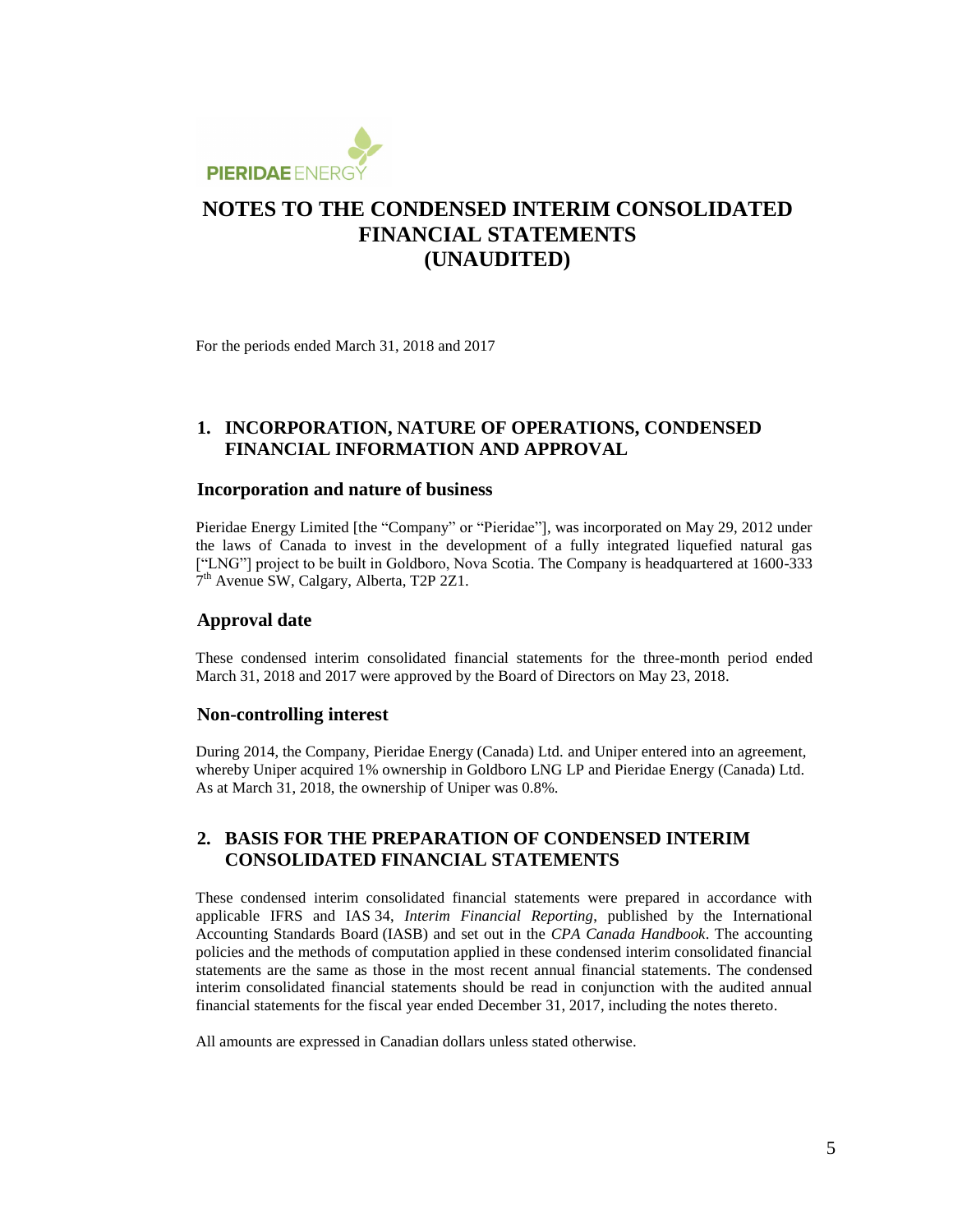

For the periods ended March 31, 2018 and 2017

### **3. CHANGES IN ACCOUNTING POLICIES**

#### **3.1 Standards adopted during the current year**

As at January 1, 2018, the Company adopted the following standards:

### **IFRS 9,** *Financial Instruments*

In July 2014, the IASB issued IFRS 9, *Financial Instruments*, which makes the following changes to the recognition of financial instruments:

- The classification and measurement approach for financial assets must reflect the business model with which they are managed and their cash flow characteristics;
- Impairment is to be based on the expected credit loss model;
- Hedge accounting must take into account the entity's risk management practices.

The adoption of this standard had no impact on the Company's consolidated financial statements.

#### **IFRS 15,** *Revenue from Contracts with Customers*

In May 2014, the IASB issued IFRS 15, *Revenue from Contracts with Customers*, which constitutes a single standard for the recognition of revenue from all contracts with customers, except for insurance contracts, lease contracts, financial instruments and certain non-monetary exchanges. This new standard sets out a single, five-step model for recognizing revenues. The adoption of this standard had no impact on the Company's consolidated financial statements.

#### **3.2 Future changes in accounting policies**

The standard issued by the IASB that was not applicable as at the date of issue of the Company's consolidated financial statements is described below.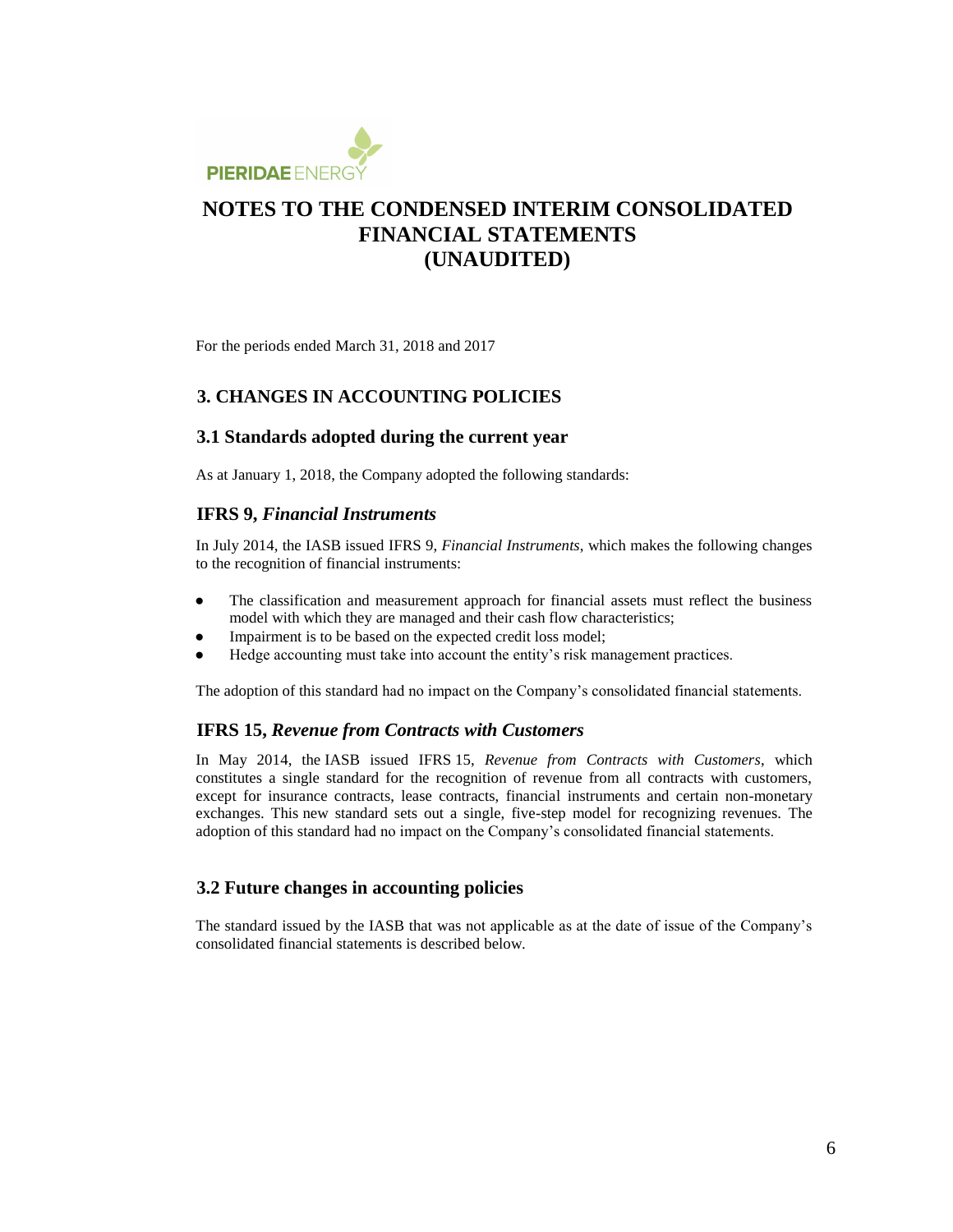

For the periods ended March 31, 2018 and 2017

#### **IFRS 16,** *Leases*

In January 2016, the IASB issued IFRS 16, *Leases*. This standard provides a single model under which most leases will be recognized in the statement of financial position.

Certain exemptions will apply for short-term leases and leases of low-value assets. IFRS 16 will be effective for fiscal years beginning on or after January 1, 2019. The Company is currently assessing the impact of this new standard on its consolidated financial statements.

### **4. CASH AND CASH EQUIVALENTS**

|                                                                  | As at<br>March 31,<br>2018<br>\$ | As at<br>December 31,<br>2017<br>\$ |
|------------------------------------------------------------------|----------------------------------|-------------------------------------|
|                                                                  | [000s]                           | [000s]                              |
| Cash                                                             | 19,555                           | 21,868                              |
| Less: Restricted cash equivalents <sup>1</sup>                   | 630                              | 630                                 |
|                                                                  | 18,925                           | 21,238                              |
| Less: Cash and cash equivalents held for<br>exploration purposes |                                  |                                     |
| Flow-through shares <sup>2</sup>                                 | 881                              | 940                                 |
| Bourque project <sup>3</sup>                                     | 743                              | 679                                 |
|                                                                  | 1,624                            | 20,249                              |
| Cash and cash equivalents                                        | 17,301                           | 19,619                              |

 $1$  As at March 31, 2018, a portion of cash and cash equivalents was pledged as security for the performance bonds issued for a total amount of \$630,000 *[note 12]*.

 $2 \text{ Cash}$  and cash equivalents held for exploration purposes related to flow-through shares represent the unexpended proceeds of financing related to flow-through shares. According to restrictions imposed under financing arrangements, the Company must spend these funds on the exploration of oil and gas properties.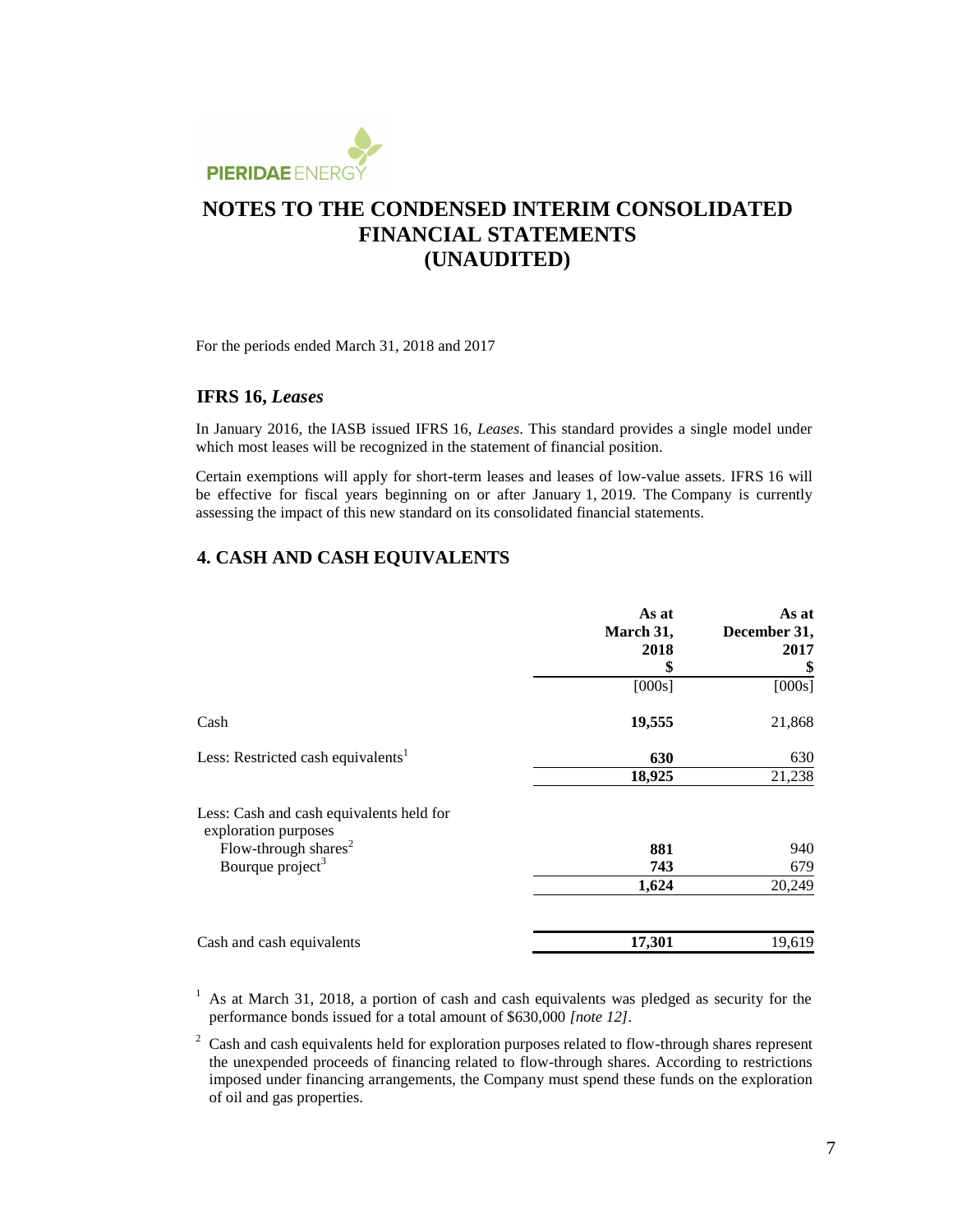

For the periods ended March 31, 2018 and 2017

<sup>3</sup> Cash and cash equivalents earmarked for future exploration work on the Bourque project represent the remaining cash as at March 31, 2018 from partner advances which, under the agreements, must be spent on exploration work related to the Bourque project.

As at March 31, 2018, the portion of cash and cash equivalents pledged as security for the performance bonds bear interest at 0.95% maturing on February 1, 2019. This instrument is redeemable at any time without penalty.

### **5. ACCOUNTS RECEIVABLE**

|                            | As at<br>March 31,<br>2018<br>S | As at<br>December 31,<br>2017 |
|----------------------------|---------------------------------|-------------------------------|
|                            | [000s]                          | [000s]                        |
| Hydrocarbons Anticosti LPI | 897                             | 844                           |
| Partner                    | 9                               | 9                             |
| Commodity taxes            | 276                             | 207                           |
| Interest receivable        |                                 |                               |
| Other                      | 28                              | 25                            |
|                            | 0.217                           | 1,092                         |

Petrolia Anticosti is the operator for Hydrocarbons Anticosti in regards to the exploration work on Anticosti Island, Quebec. The receivable amount comprises chargebacks of work performed and an amount of \$761,000 to assume the liability related to site restoration *[Note 12].* Hydrocarbons Anticosti is owned by Ressources Quebec, a state company of the Government of Quebec.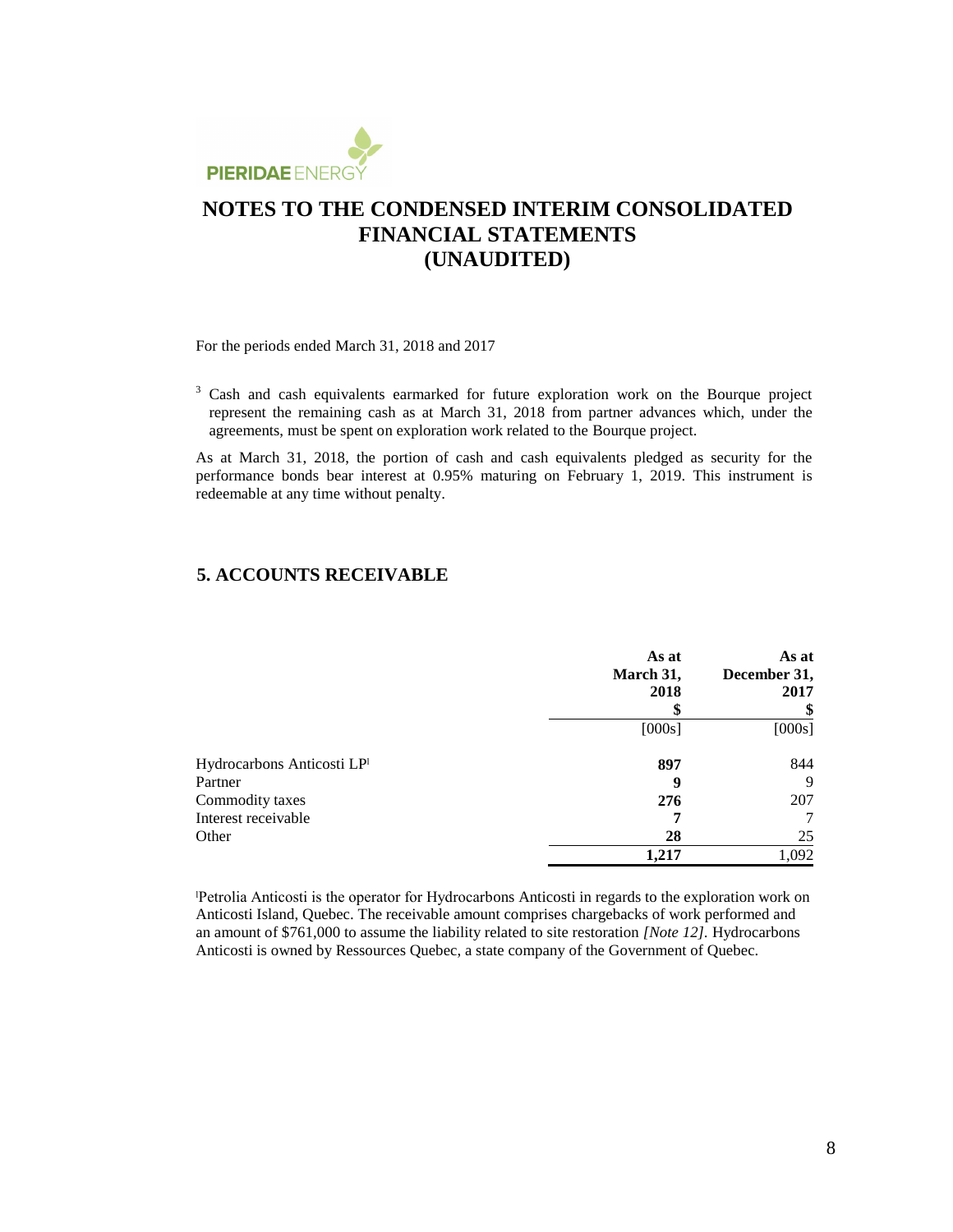

For the periods ended March 31, 2018 and 2017

#### **6. INTERESTS IN ASSOCIATES**

On March 4, 2013, the Company entered into a partnership to establish Pieridae Production LP [the "Partnership"] and Pieridae Production GP. Pieridae Production LP was formed to develop gas resources in New Brunswick, Nova Scotia and the Northeast US. The Company as at January 1, 2014 had a 16.98% ownership, and made no further contributions to the Partnership during 2014. During 2015, the Company invested an additional \$750,000 increasing its ownership to 20%. Under the terms of the Partnership agreement, the Company is entitled to contribute an additional \$14,125,000 to the partnership, prior to any further funding being made by the other partner, and increasing its ownership in Pieridae Production LP to 50%.

The Company's interest in Pieridae Production LP and Pieridae Production GP are accounted for using the equity method in the consolidated financial statements.

#### *(in thousands Canadian dollars)*

| <b>Balance as at December 31, 2016</b>        | 3,854 |
|-----------------------------------------------|-------|
| Share in net loss of associates               | (120) |
| Value of the interest as at December 31, 2017 | 3.734 |
| Share in net loss of associates               | (3)   |
| Value of the interest as at March 31, 2018    | 3,731 |

The associates have no contingent liabilities or capital commitments as at March 31, 2018; however, under the terms of the operating agreement in place for the Partnership, there is an agreed annual fee of \$60,000 to be paid by Pieridae Production LP to the operator.

Summarized financial statement information of the Partnership is disclosed below:

|                     | As at<br>March 31,<br>2018 | As at<br>December 31,<br>2017 |
|---------------------|----------------------------|-------------------------------|
|                     | S                          | \$                            |
|                     | [000s]                     | [000s]                        |
| Current assets      | 134                        | 134                           |
| Non-current assets  | 20,145                     | 20,145                        |
| Current liabilities | (1,962)                    | (1,947)                       |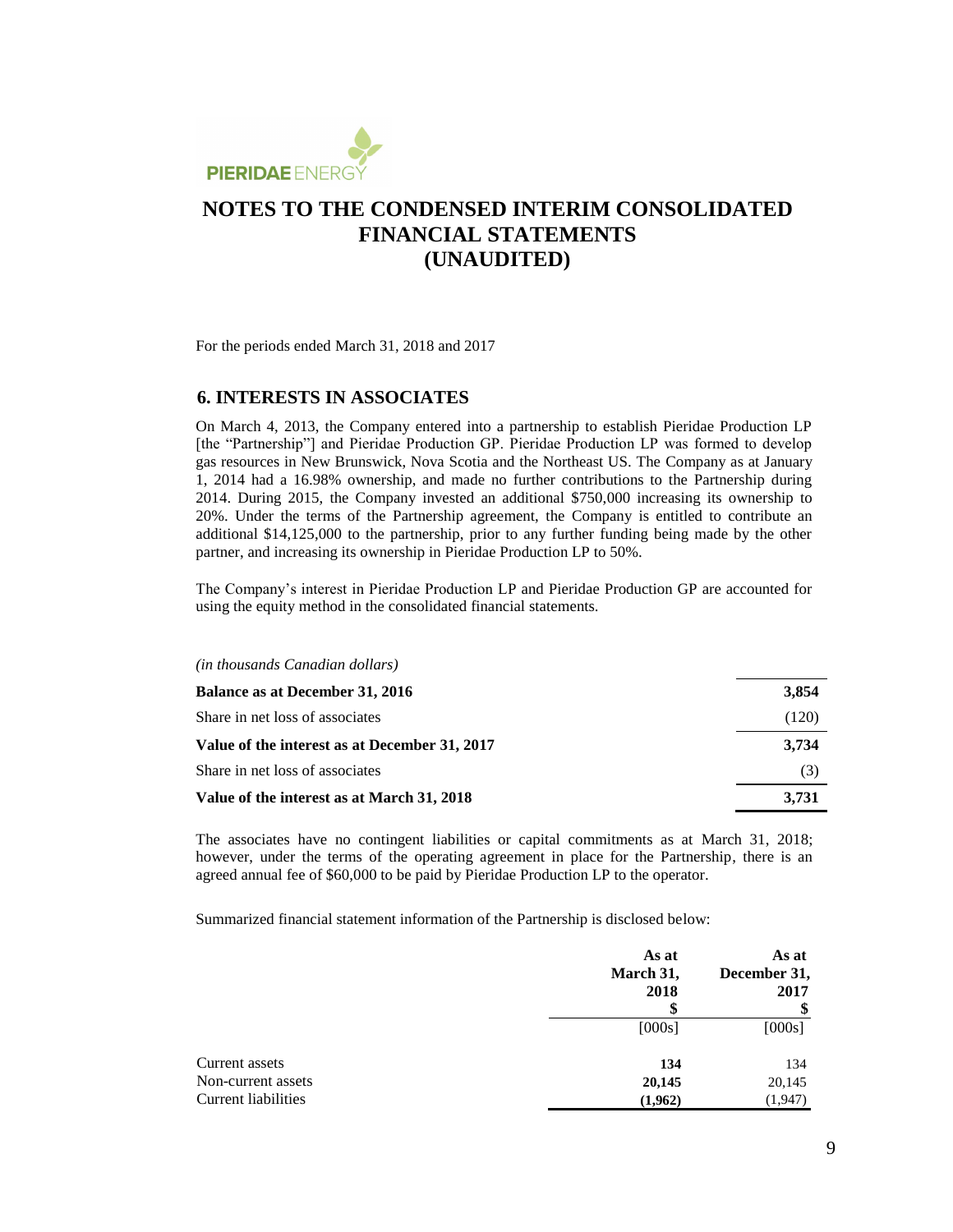

For the periods ended March 31, 2018 and 2017

| For the three months ended |           |  |
|----------------------------|-----------|--|
|                            |           |  |
| 2018                       | 2017      |  |
| S                          | ٨D        |  |
| (15)                       | (150)     |  |
|                            | March 31, |  |

## **7. PROPERTY, PLANT AND EQUIPMENT**

|                                 | IT, office and |              |              |           |                   |                 |                         |              |
|---------------------------------|----------------|--------------|--------------|-----------|-------------------|-----------------|-------------------------|--------------|
|                                 |                | Land         | Leasehold    | field     | <b>Automotive</b> |                 | <b>Field</b>            |              |
|                                 | Land           | improvements | improvements | equipment | equipment         | <b>Reserves</b> | offices                 | <b>Total</b> |
|                                 | \$             | \$           | \$           | \$        | S.                | \$              | \$                      | \$           |
|                                 | [000s]         | [000s]       | [000s]       | [000s]    | [000s]            | [000s]          | [000s]                  | [000s]       |
| Cost                            |                |              |              |           |                   |                 |                         |              |
| Balance as at                   |                |              |              |           |                   |                 |                         |              |
| December 31, 2017               | 3,425          |              | 179          | 94        | 11                | 87              | 54                      | 3,850        |
| <b>Additions</b>                |                | 370          |              |           |                   |                 |                         | 370          |
| Disposals                       |                |              |              |           |                   |                 |                         |              |
| Balance as at                   |                |              |              |           |                   |                 |                         |              |
| March 31, 2018                  | 3,425          | 370          | 179          | 94        | 11                | 87              | 54                      | 4,220        |
| <b>Accumulated depreciation</b> |                |              |              |           |                   |                 |                         |              |
| Balance as at                   |                |              |              |           |                   |                 |                         |              |
| December 31, 2017               |                |              | 4            | 38        | 1                 | 3               | $\boldsymbol{2}$        | 48           |
| Depreciation                    |                |              | 5            | 3         |                   | 4               | $\overline{\mathbf{3}}$ | 16           |
| Balance as at                   |                |              |              |           |                   |                 |                         |              |
| March 31, 2018                  |                |              | 9            | 41        | $\overline{2}$    | 7               | 5                       | 64           |
|                                 |                |              |              |           |                   |                 |                         |              |
| Net carrying amount as at       |                |              |              |           |                   |                 |                         |              |
| December 31, 2017               | 3,425          |              | 175          | 56        | 10                | 84              | 52                      | 3,802        |
| Net carrying amount as at       |                |              |              |           |                   |                 |                         |              |
| March 31, 2018                  | 3,425          | 370          | 170          | 53        | 9                 | 80              | 49                      | 4,156        |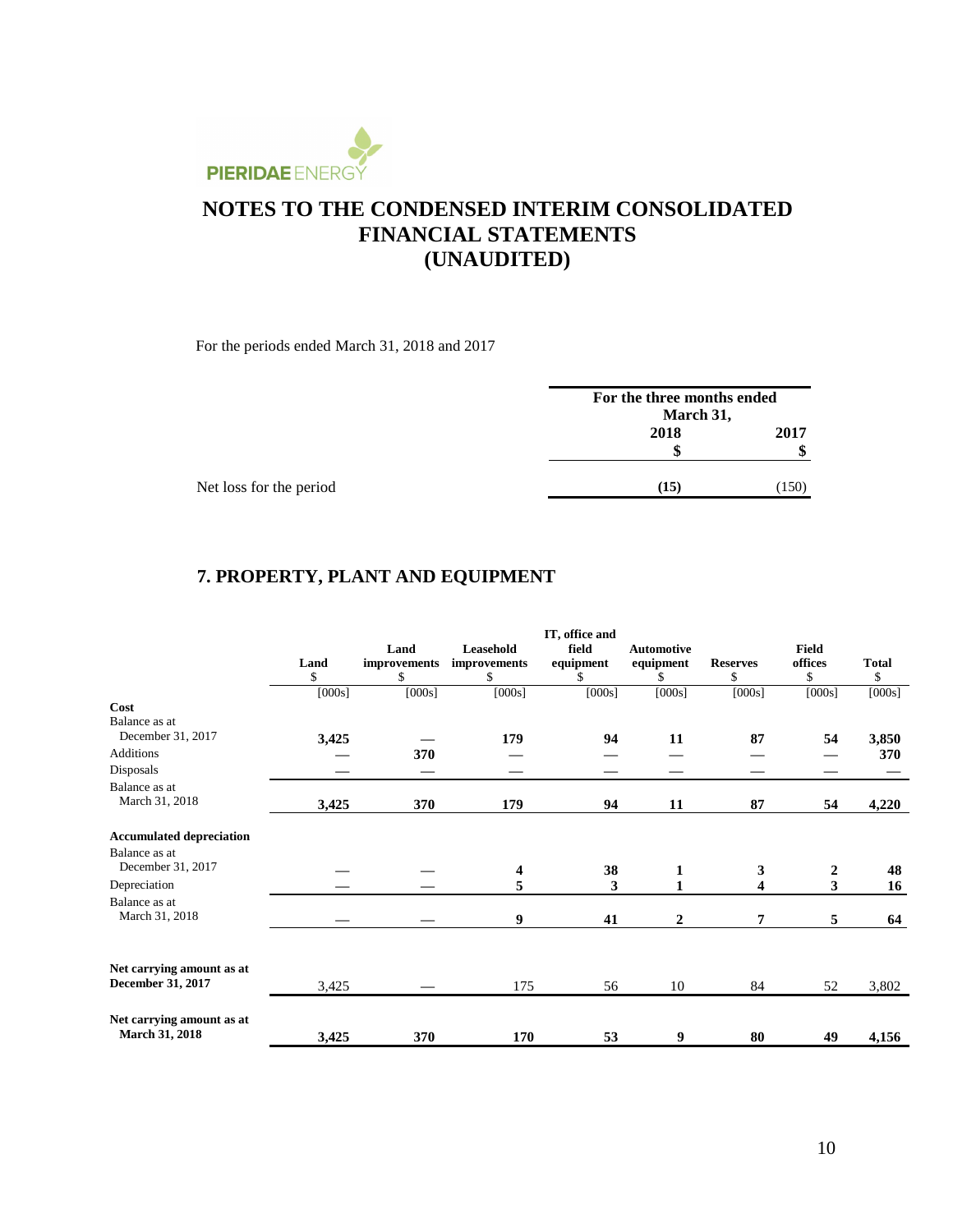

For the periods ended March 31, 2018 and 2017

### **8. EXPLORATION AND EVALUATION ASSETS**

## **Oil and gas properties**

|                              | As at<br>December 31,<br>2017 | <b>Disposals</b> | <b>Additions</b><br>\$ | As at<br>March 31,<br>2018<br>\$ |
|------------------------------|-------------------------------|------------------|------------------------|----------------------------------|
|                              | [000s]                        | [000s]           | [000s]                 | [000s]                           |
| <b>Ouébec</b>                |                               |                  |                        |                                  |
| Gastonguay                   | 779                           |                  |                        | 779                              |
| Gaspésia - Edgar - Marcel-   |                               |                  |                        |                                  |
| Tremblay                     | 516                           |                  |                        | 516                              |
| Gaspé <sup>1</sup>           | 566                           |                  |                        | 566                              |
| Bourque project <sup>1</sup> | 151                           |                  |                        | 151                              |
| Haldimand - Tar Point        |                               |                  |                        |                                  |
| No. 1 projects $1$           | 2,638                         |                  | 29                     | 2,667                            |
| Matapédia                    | 216                           |                  |                        | 216                              |
| Total oil and gas properties | 4,866                         |                  | 29                     | 4,895                            |

#### **Exploration expenses**

|                            | As at<br>December 31,<br>2017 | <b>Disposals</b> | <b>Additions</b> | As at<br>March 31,<br>2018 |
|----------------------------|-------------------------------|------------------|------------------|----------------------------|
|                            |                               |                  | J.               |                            |
|                            | [000s]                        | [000s]           | [000s]           | [000s]                     |
| <b>Ouébec</b>              |                               |                  |                  |                            |
| Gastonguay                 | 53                            |                  |                  | 53                         |
| Gaspésia – Edgar – Marcel- |                               |                  |                  |                            |
| Tremblay                   | 3,172                         |                  | 6                | 3,178                      |
| Gaspé                      | 2,790                         |                  | 8                | 2,798                      |
| Bourque project            | 13,843                        |                  | 84               | 13,927                     |
| Haldimand project          | 13,686                        |                  | 79               | 13,765                     |
| Tar Point project No. 1    | 4,031                         |                  | 6                | 4,037                      |
| Matapédia                  | 513                           |                  |                  | 513                        |
|                            | 38,088                        |                  | 183              | 38,271                     |

<sup>1</sup>These properties are subject to royalties should they become productive. As of March 31, 2018, none of these properties are in production.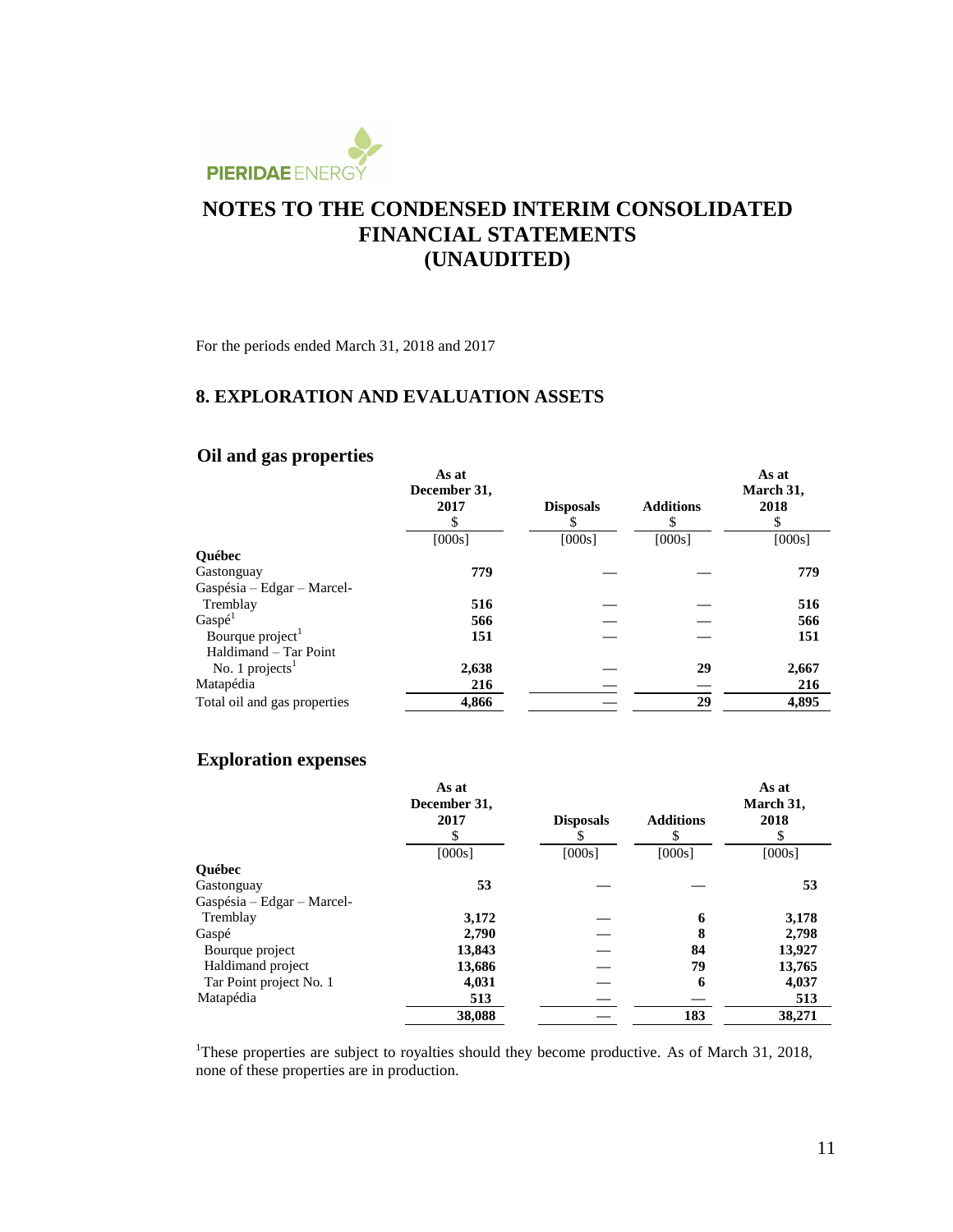

For the periods ended March 31, 2018 and 2017

|                                                     | As at<br>December 31,<br>2017<br>\$ | <b>Disposals</b><br>S | <b>Additions</b><br>\$ | As at<br>March 31,<br>2018<br>\$ |
|-----------------------------------------------------|-------------------------------------|-----------------------|------------------------|----------------------------------|
|                                                     | [000s]                              | [000s]                | [000s]                 | [000s]                           |
| <b>Deductions</b>                                   |                                     |                       |                        |                                  |
| Exploration subsidies and partner<br>contributions: |                                     |                       |                        |                                  |
| Gastonguay                                          |                                     |                       |                        |                                  |
| Gaspésia - Edgar - Marcel-                          |                                     |                       |                        |                                  |
| Tremblay                                            |                                     |                       |                        |                                  |
| Gaspé                                               |                                     |                       |                        |                                  |
| Bourque project                                     | 127                                 |                       | 15                     | 142                              |
| Haldimand project                                   |                                     |                       |                        |                                  |
| Tar Point No. 1 project                             |                                     |                       |                        |                                  |
| Matapédia                                           |                                     |                       |                        |                                  |
|                                                     | 127                                 |                       | 15                     | 142                              |
| Revenue from oil reserve<br>evaluation:             |                                     |                       |                        |                                  |
| Gaspé                                               |                                     |                       |                        |                                  |
| Haldimand project                                   |                                     |                       |                        |                                  |
| Total exploration expenses                          | 37,961                              |                       | 168                    | 38,129                           |

## **Summary**

|                                   | As at<br>December 31,<br>2017 | <b>Disposals</b> | <b>Additions</b> | As at<br>March 31,<br>2018 |  |
|-----------------------------------|-------------------------------|------------------|------------------|----------------------------|--|
|                                   | [000s]                        | [000s]           | [000s]           | [000s]                     |  |
| Oil and gas properties            | 4,866                         |                  | 29               | 4,895                      |  |
| <b>Exploration</b> expenses       | 37,961                        |                  | 168              | 38,129                     |  |
| Exploration and evaluation assets | 42,827                        |                  | 197              | 43,024                     |  |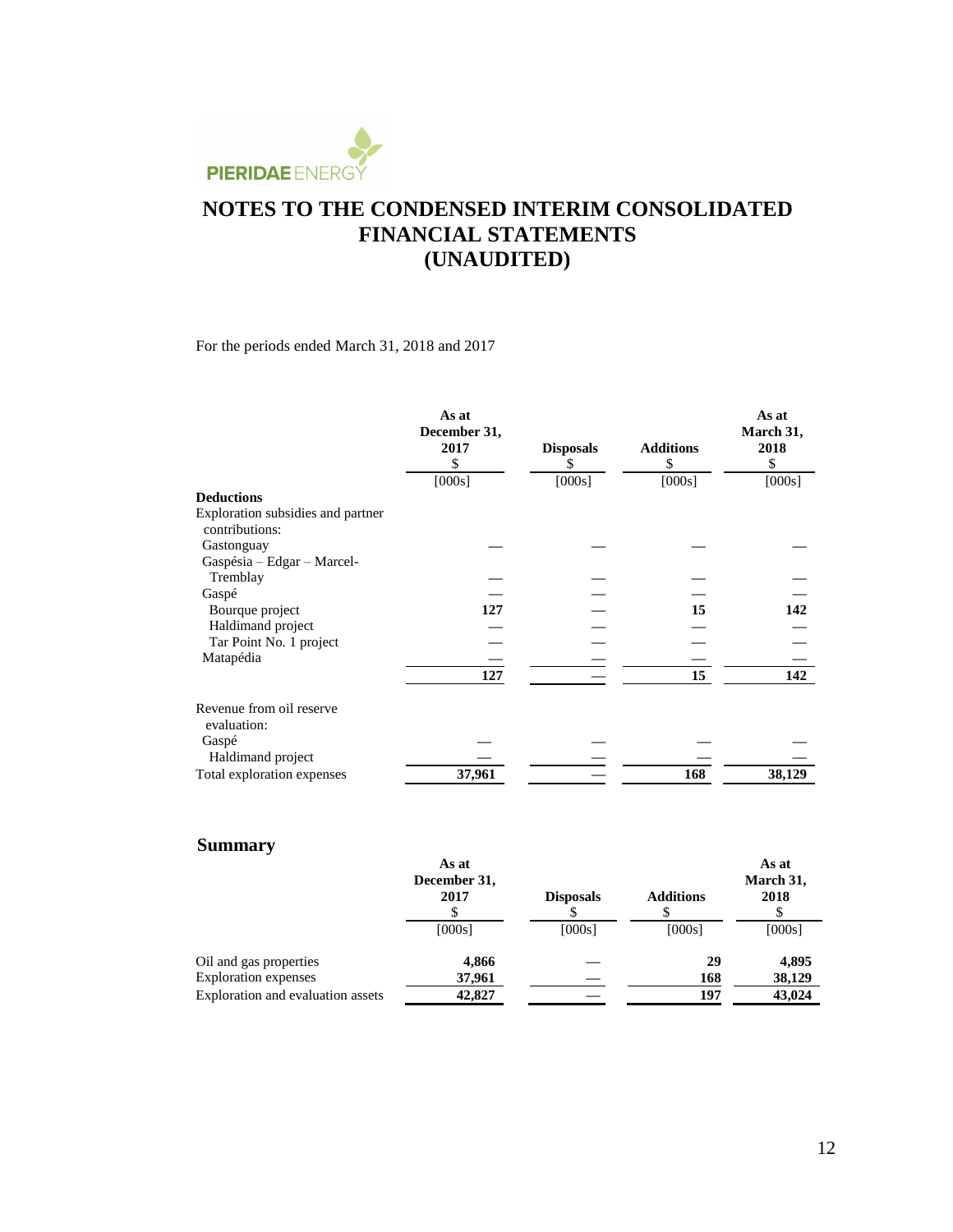

For the periods ended March 31, 2018 and 2017

### **9. TRADE AND OTHER PAYABLES**

|                                                                                     | As at<br>March 31,<br>2018 | As at<br>December 31,<br>2017 |
|-------------------------------------------------------------------------------------|----------------------------|-------------------------------|
|                                                                                     | [000s]                     | [000s]                        |
| Trade payables and accrued liabilities<br>Salaries, fees, vacation pay and director | 1,539                      | 1,993                         |
| fees                                                                                | 193                        | 217                           |
|                                                                                     | 1,732                      | 2,210                         |

### **10. PARTNER ADVANCES FOR PLANNED EXPLORATION WORK**

The following table shows the reconciliation of partner advances for planned exploration work on the Bourque project:

|                                                       | As at<br>March 31,<br>2018 | As at<br>December 31,<br>2017 |
|-------------------------------------------------------|----------------------------|-------------------------------|
|                                                       | [000s]                     | [000s]                        |
| Balance, beginning of period                          | 679                        |                               |
| <b>Business combination</b>                           |                            | 806                           |
| Partner advances                                      |                            |                               |
| Partner contributions to exploration work carried out | (15)                       | (127)                         |
| Balance, end of period                                | 664                        | 679                           |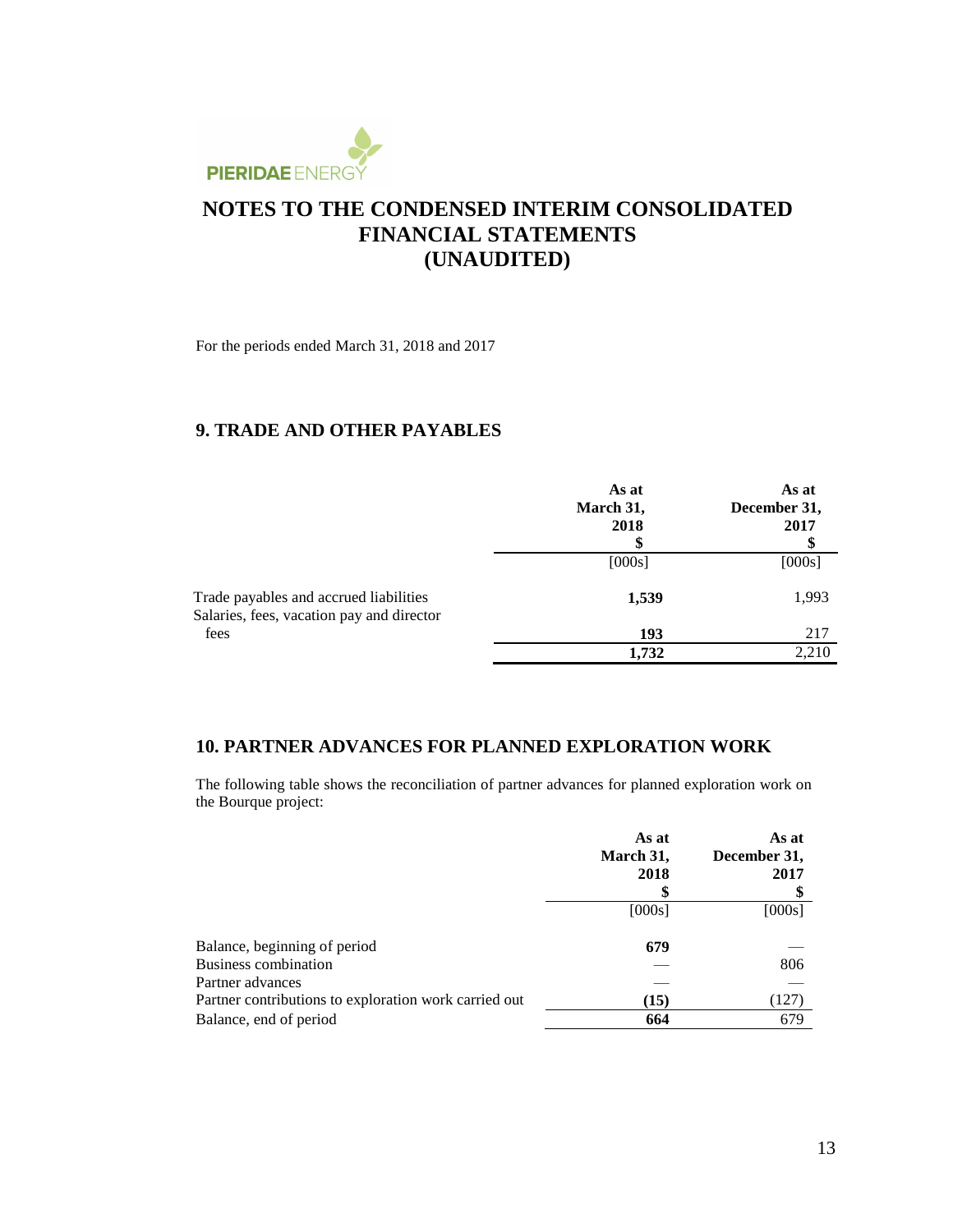

For the periods ended March 31, 2018 and 2017

### **11. LIABILITY RELATED TO FLOW-THROUGH SHARES**

The following table shows the reconciliation of the liability related to flow-through shares:

|                                                          | As at<br>March 31,<br>2018 | As at<br>December 31,<br>2017 |
|----------------------------------------------------------|----------------------------|-------------------------------|
|                                                          | [000s]                     | [000s]                        |
| Balance, beginning of period                             | 104                        |                               |
| Business combination                                     |                            | 104                           |
| Issuance of flow-through shares                          |                            |                               |
| Reduction of the liability based on the work carried out |                            |                               |
| in respect of which the Company has renounced the        |                            |                               |
| tax deductions                                           |                            |                               |
| Balance, end of year                                     | 104                        | 104                           |

### **12. PROVISIONS**

#### *Provision for site restoration*

Management calculates the total provision for future site restoration based on the Company's net share, on the basis of the interest held in the properties being drilled, of the estimated costs of abandoning and restoring wells and facilities, and of the estimated timing of future costs to be incurred.

As at March 31, 2018, the total future estimated amount required to settle obligations related to site restoration, indexed at 2%, stood at \$2,905,000. The total future amount will be discounted using a weighted average rate of 2.5% over a horizon ranging from 1 to 19 years. The total undiscounted amount of the estimated cash flows required to settle these obligations was \$3,857,000.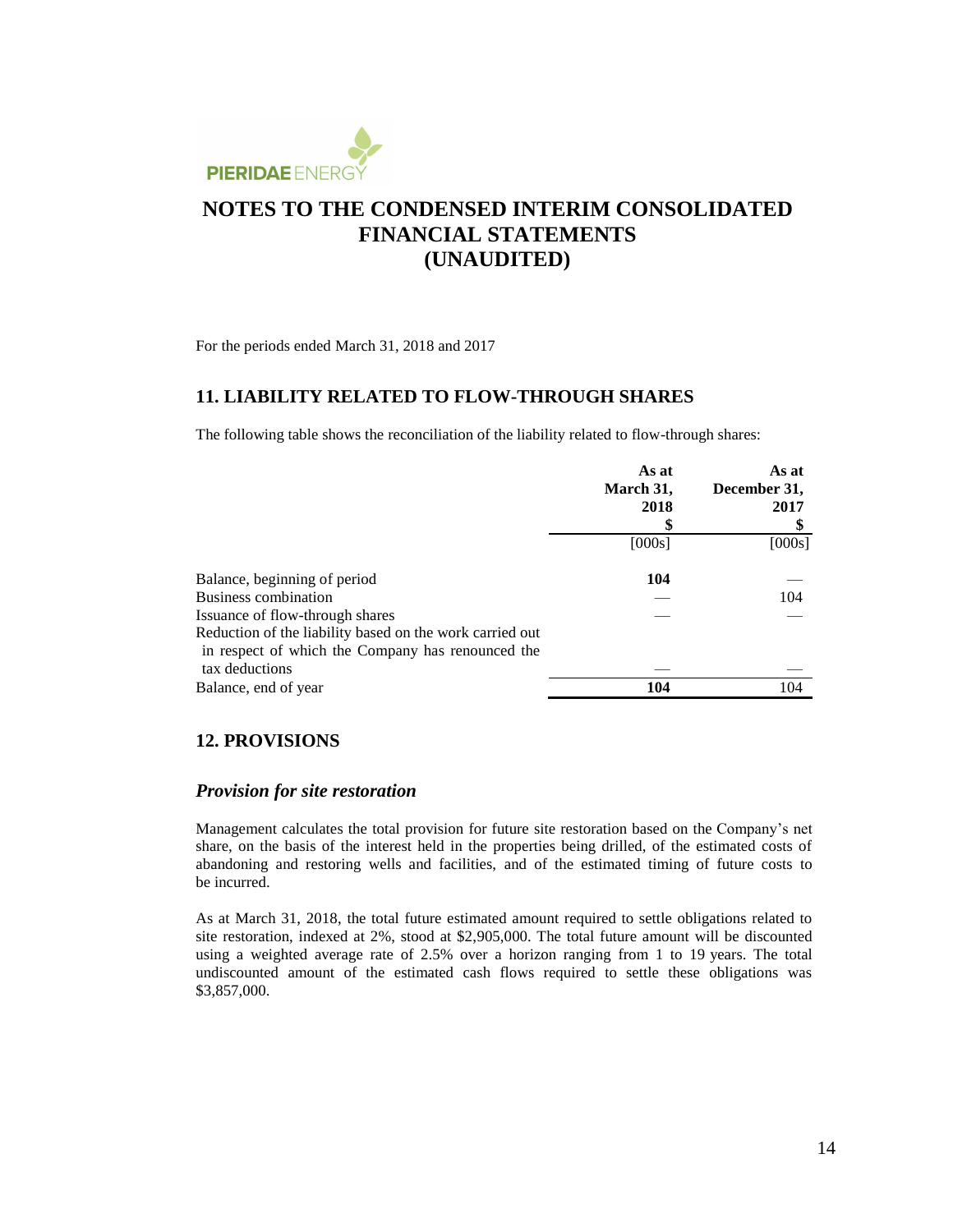

For the periods ended March 31, 2018 and 2017

The following table presents the reconciliation of the provision for site restoration:

|                              | As at<br>March 31, | As at<br>December 31, |  |
|------------------------------|--------------------|-----------------------|--|
|                              | 2018<br>\$         | 2017<br>\$            |  |
|                              | [000s]             | [000s]                |  |
| Balance, beginning of period | 2,740              |                       |  |
| Accretion                    | 13                 |                       |  |
| Change in estimates          | 152                |                       |  |
| <b>Business combination</b>  |                    | 2,740                 |  |
| Balance, end of period       | 2,905              | 2,740                 |  |
| Less current portion         | (761)              | (610)                 |  |
|                              | 2,144              | 2,130                 |  |

Security deposits amounting to \$600,000 were paid by the Company under performance guarantees and letters of guarantee amounting to \$630,000 were issued by a financial institution to the Ministère des Ressources naturelles to guarantee the completion of certain site closures. The performance guarantee must be kept in effect until the definitive closure of the wells. The partners advanced an amount of \$294,000 to finance their share of the security deposits relating to the Bourque project and that amount is reported in non-current liabilities as it is will be recovered by the partners once the security deposits are released by the Ministère des Ressources Naturelles.

The current portion of \$761,000 comprises the provision for two wells located on Anticosti Island and for which the Government of Quebec, through Hydrocarbons Anticosti LP, will assume the liability. An account receivable for the same amount is recognized in accounts receivable *[note 5]*.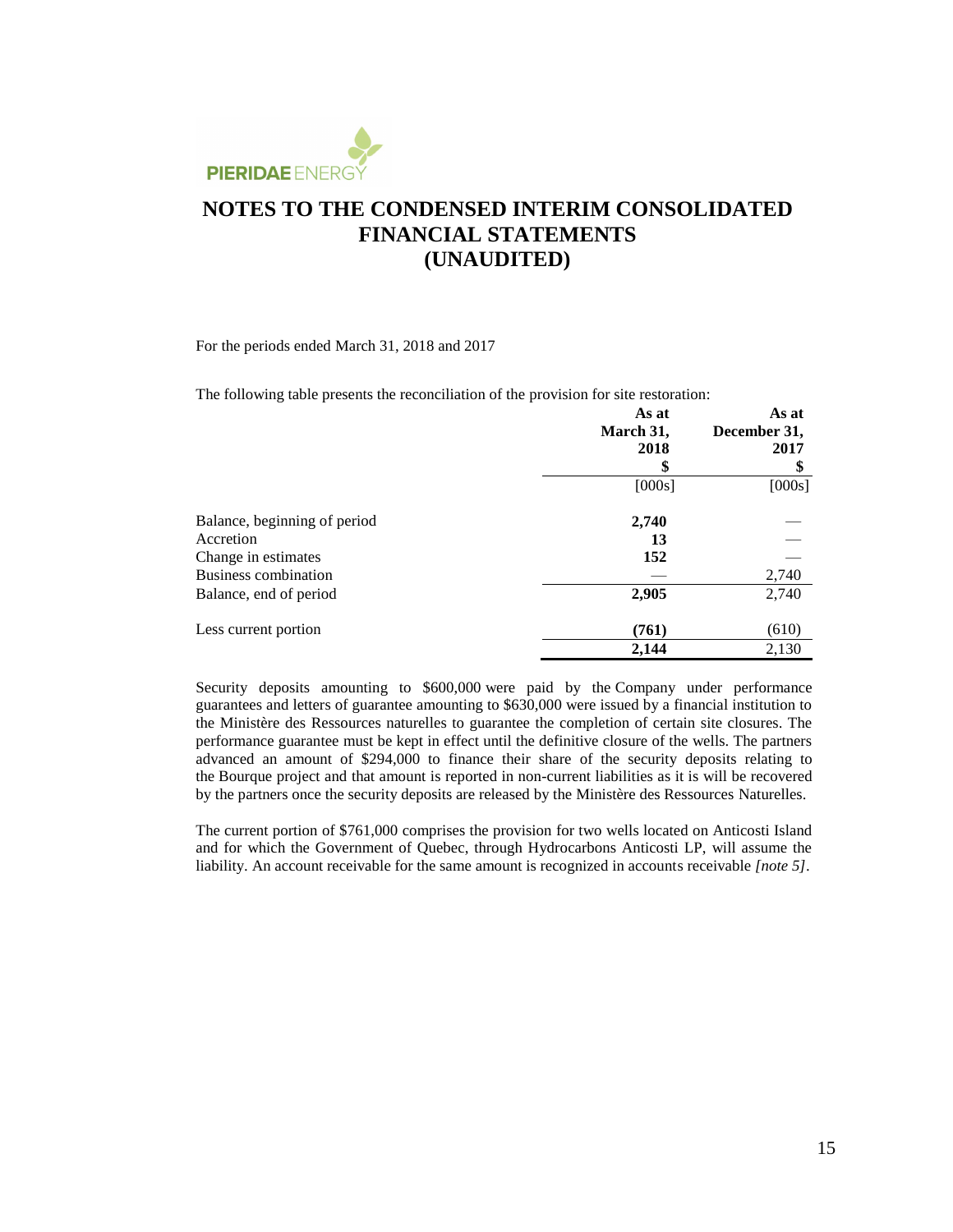

For the periods ended March 31, 2018 and 2017

#### *Provision for contingent liability*

The following table presents the reconciliation of the provision for contingent liability:

|                              | As at<br>March 31,<br>2018 | As at<br>December 31,<br>2017 |
|------------------------------|----------------------------|-------------------------------|
|                              | [000s]                     | [000s]                        |
| Balance, beginning of period | 583                        |                               |
| <b>Business combination</b>  |                            | 700                           |
| Change in provision          | (55)                       | (117)                         |
| Balance, end of period       | 528                        | 583                           |

The Company was financed in part by the issuance of flow-through shares. The Company had to incur eligible expenses by December 31, 2017 regarding a financing which closed on October 27, 2016. The Company has not received the necessary permits from the Government of Quebec for completing sufficient Canadian exploration and evaluation expenses to fully meet its undertaking to the subscribers of the flow-through shares. Accordingly, the Company has recorded a provision relating to potential penalties relating thereto. During the quarter, the Company paid \$55,000 of those penalties. In March 2018, the Government of Quebec granted an additional delay which allows the Company until December 31, 2018 to incur the expenses without provincial penalties. However, the Company hasn't received any permit and therefore maintained this provision. If the Company receives the necessary permit from the government to execute the planned exploration work, it expects to meet its obligation regarding expenses to be incurred before December 31, 2018.

#### **13. CONVERTIBLE LOAN AND CONVERSION RIGHT**

On November 27, 2015, the Company agreed to a US\$5,000,000 loan with one of its shareholders [the "Loan Agreement"]. The Loan Agreement bore interest at a rate of 10% per annum. On October 20, 2017, the Company converted the loan in 449,120 common shares of the Company at a conversion price of \$12.50 per share.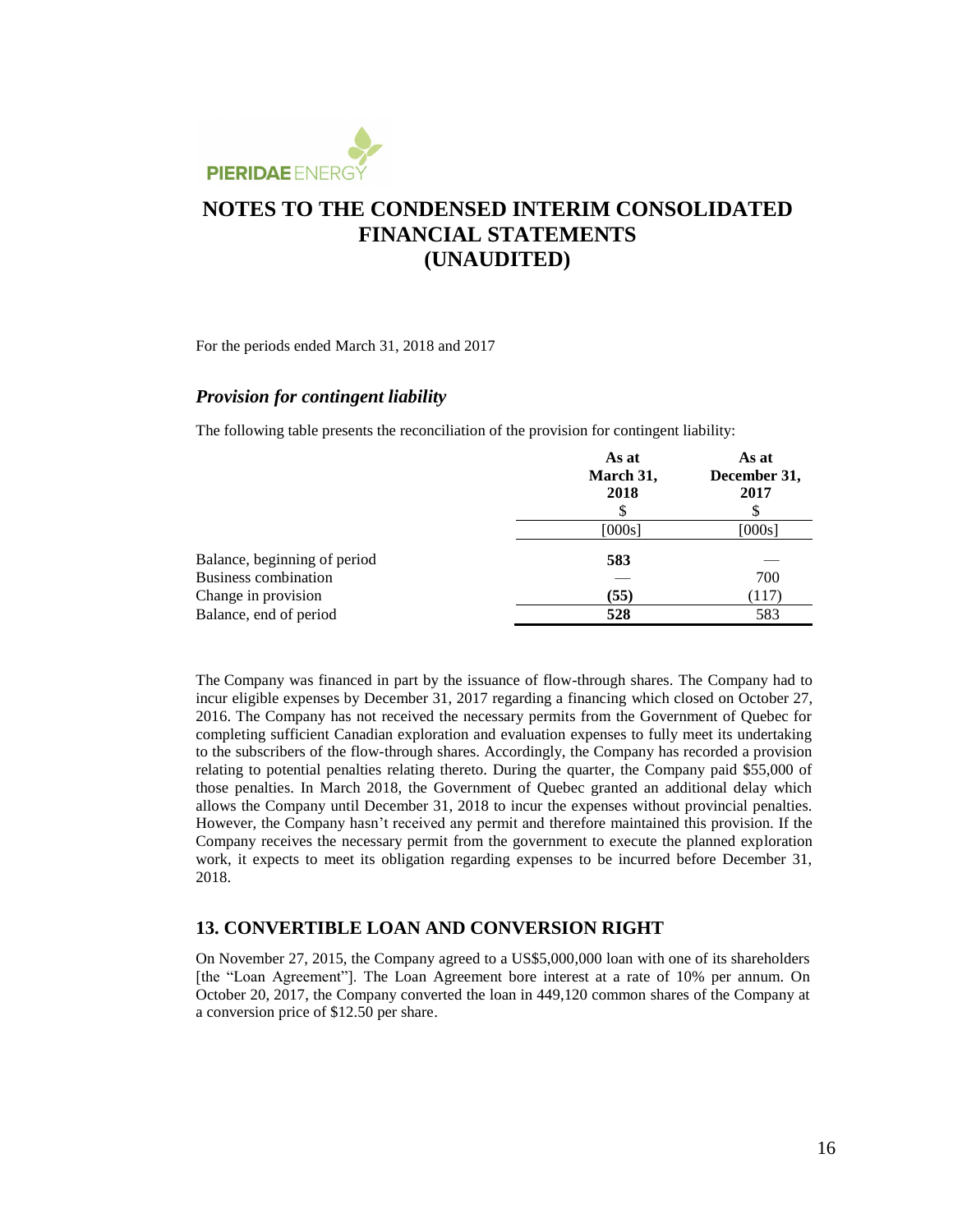

For the periods ended March 31, 2018 and 2017

#### **[a] Conversion right**

|                                                    | For the three months ended |        |  |
|----------------------------------------------------|----------------------------|--------|--|
|                                                    | March 31,                  |        |  |
|                                                    | 2018                       | 2017   |  |
|                                                    |                            |        |  |
|                                                    | [000s]                     | [000s] |  |
|                                                    |                            |        |  |
| <b>Balance, beginning of period</b>                |                            | 2,429  |  |
| Gain (loss) on change in value of conversion right |                            | (718)  |  |
| Foreign exchange gain                              |                            | 81     |  |
| Balance, end of period                             |                            | 1.792  |  |

Upon completion of the Loan Agreement, the initial value of the conversion right was calculated utilizing a valuation method that incorporated both the Black-Scholes valuations of the conversion rights held both by the Company and holder of the Loan Agreement and the associated estimated probabilities of each conversion right being exercised. Subsequent changes in the fair value of the equity conversion component were recorded within the consolidated statement of comprehensive loss.

#### **[b] Convertible loan**

|                                     |        | For the three months ended<br>March 31 |  |  |
|-------------------------------------|--------|----------------------------------------|--|--|
|                                     | 2018   | 2017                                   |  |  |
|                                     | [000s] | [000s]                                 |  |  |
| <b>Balance, beginning of period</b> |        | 6,297                                  |  |  |
| Accretion                           |        | 142                                    |  |  |
| Foreign exchange gain               |        | (19)                                   |  |  |
| Balance, end of period              |        | 6,420                                  |  |  |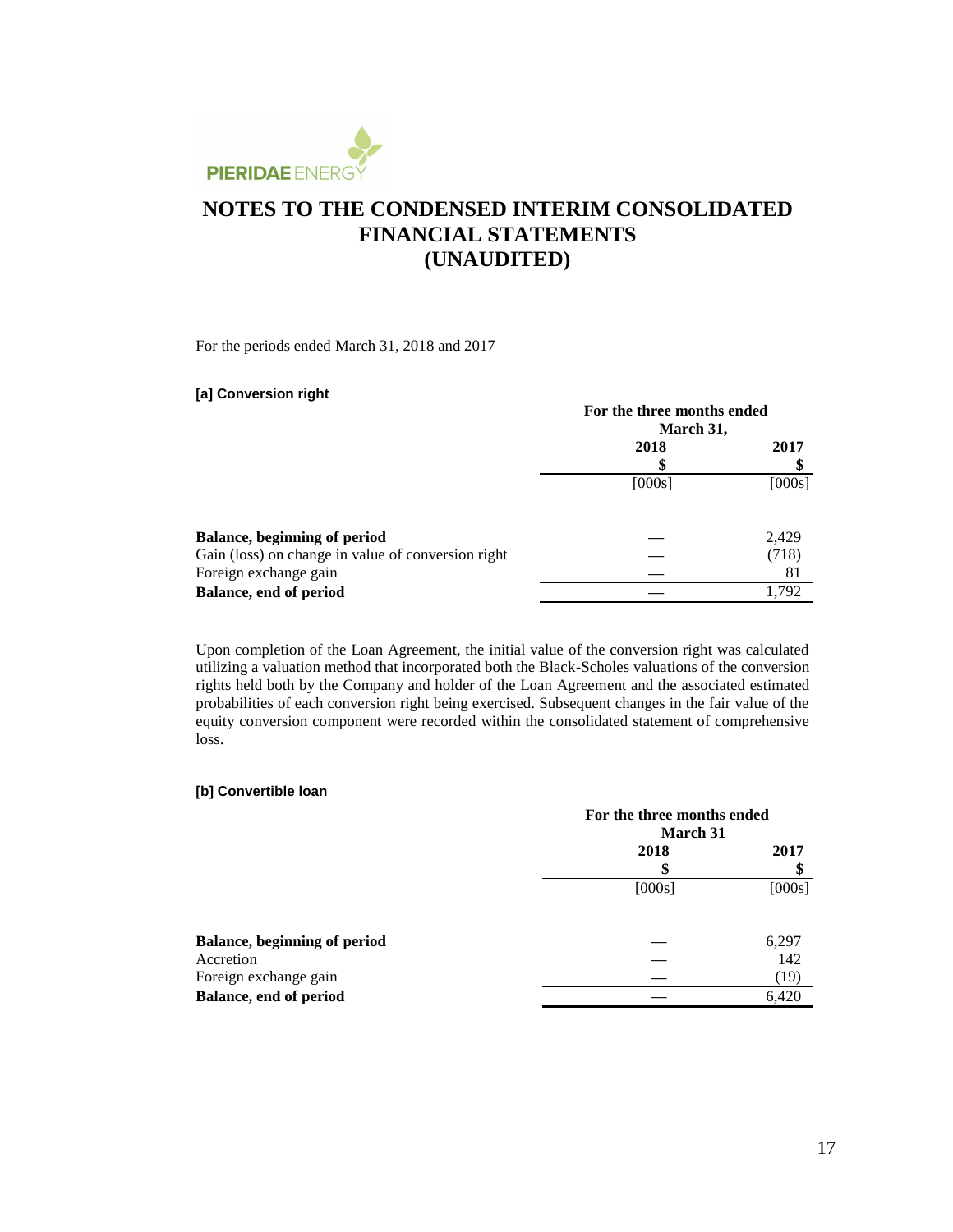

For the periods ended March 31, 2018 and 2017

### **14. DEFERRED ACCOUNTS PAYABLE**

On July 29, 2017, the Company entered into an agreement with its vendor CB&I UK Limited ("CB&I") whereby the Company agreed to pay GBP 1,837,200 of total amounts due to CB&I of GBP 6,352,304. In exchange for the agreed payment, CB&I has agreed that the remaining amount of GBP 4,515,104 (CAD 8,176,000) and an amount of \$177,000 due to CB&I Canada will be paid only if a proceed decision on the LNG project results in the award of an engineering contract to CB&I or another party. If the project does not proceed, or at any time Pieridae cancels or abandons the project, the Company has no obligation to pay the remaining amount. The variation of the deferred accounts payable relates to foreign exchange gain or loss.

### **15. SHARE CAPITAL**

#### **Authorized**

Unlimited number of common, participating, voting shares without par value.

#### **Exercise of stock options**

During the three-month period ended March 31, 2018, 36,405 stock options were exercised for proceeds of \$115,000.

#### *Share-based payments*

Pursuant to the Stock Option Plan, the Board of Directors may grant options to directors, officers, employees and other service providers. The aggregate number of shares that may be reserved for issuance pursuant to stock options may not exceed 10% of the issued and outstanding common shares of the Company on a non-diluted basis as at the time of granting. Stock options expire not more than five years from the date of grant, or earlier if the individual ceases to be associated with the Company. As per the new Stock Option Plan adopted on October 24, 2017, with the reverse takeover, options granted to directors vest immediately and for other participants, over a period of three year (previously at the discretion of the Board of Directors).

All share-based compensation will be settled in equity. The Company has no legal or constructive obligation to repurchase or settle the options.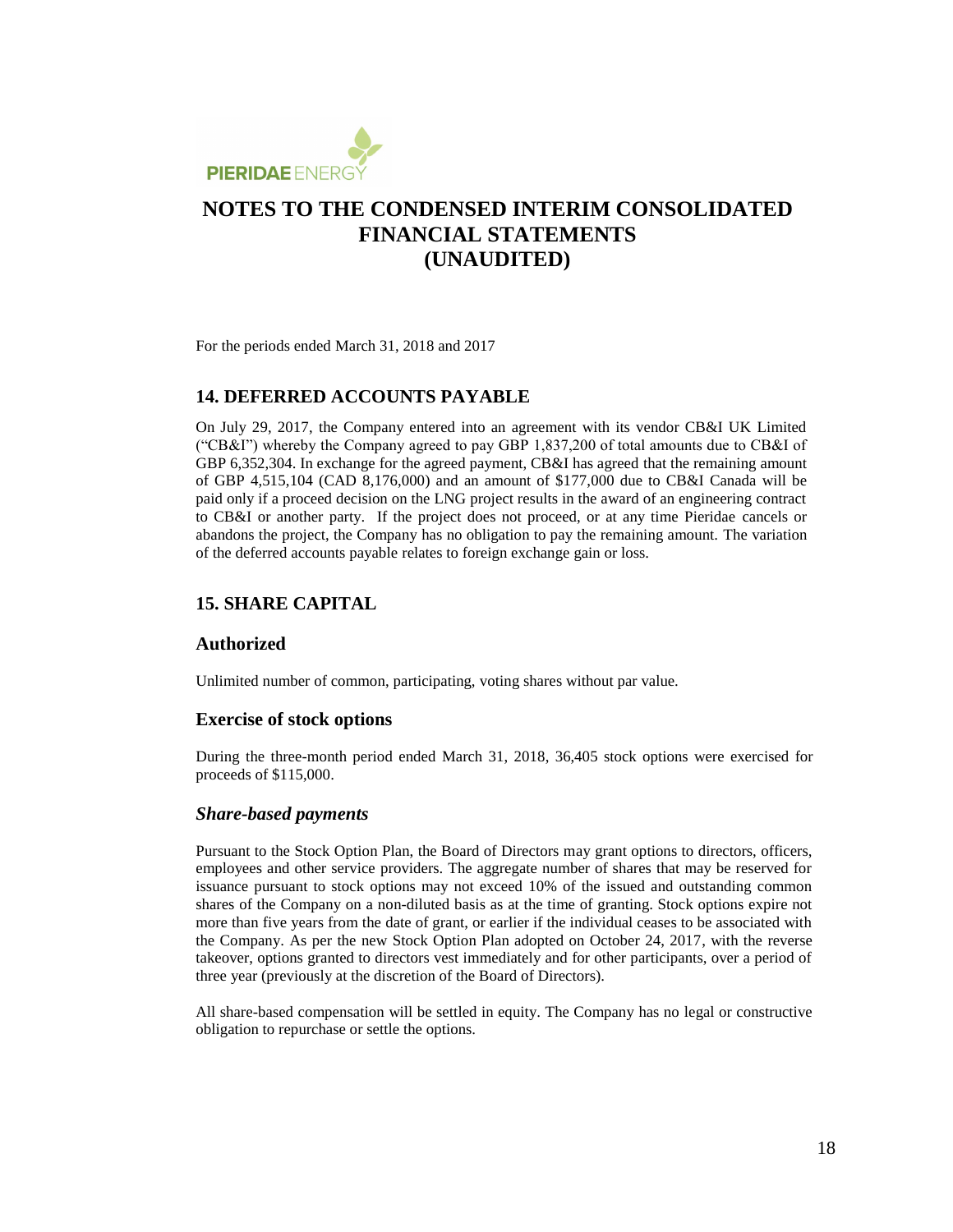

For the periods ended March 31, 2018 and 2017

The Company's stock options are detailed as follows for the reporting periods presented:

|                                  | As at<br><b>March 31, 2018</b>                                        |      | As at<br><b>December 31, 2017</b> |                                                |  |
|----------------------------------|-----------------------------------------------------------------------|------|-----------------------------------|------------------------------------------------|--|
|                                  |                                                                       |      |                                   |                                                |  |
|                                  | Weighted<br>average<br>Number of<br>exercise<br>options<br>price<br>S |      | <b>Number</b><br>of options       | Weighted<br>average<br>exercise<br>price<br>\$ |  |
| Outstanding, beginning of period | 1,835,385                                                             | 4.92 | 3,584,344                         | 3.27                                           |  |
| <b>Business combination</b>      |                                                                       |      | 641,020                           | 6.31                                           |  |
| Granted                          | 1,007,400                                                             | 5.67 |                                   |                                                |  |
| Exercised                        | (36, 405)                                                             | 3.15 | (1,348,854)                       | 0.47                                           |  |
| Forfeited                        | (4.948)                                                               | 4.08 | (1,041,125)                       | 10.96                                          |  |
| Outstanding, end of period       | 2,801,432                                                             | 4.96 | 1,835,385                         | 4.92                                           |  |
| Exercisable                      | 1,900,881                                                             | 4.96 | 1,497,756                         | 4.75                                           |  |

The fair value of stock options granted by the Company to directors, officers and key employees in 2018 was determined using the Black-Scholes option pricing model and the following weighted average assumptions:

|                             | 2018   |
|-----------------------------|--------|
|                             |        |
| Exercise price              | \$5.67 |
| Risk-free interest rate     | 1.99%  |
| Average expected volatility | 67%    |
| Expected life (years)       | 3.75   |
| Expected dividend yield     | Nil    |

The weighted fair value of stock options granted during 2018, was \$2.73 per option at the grant date.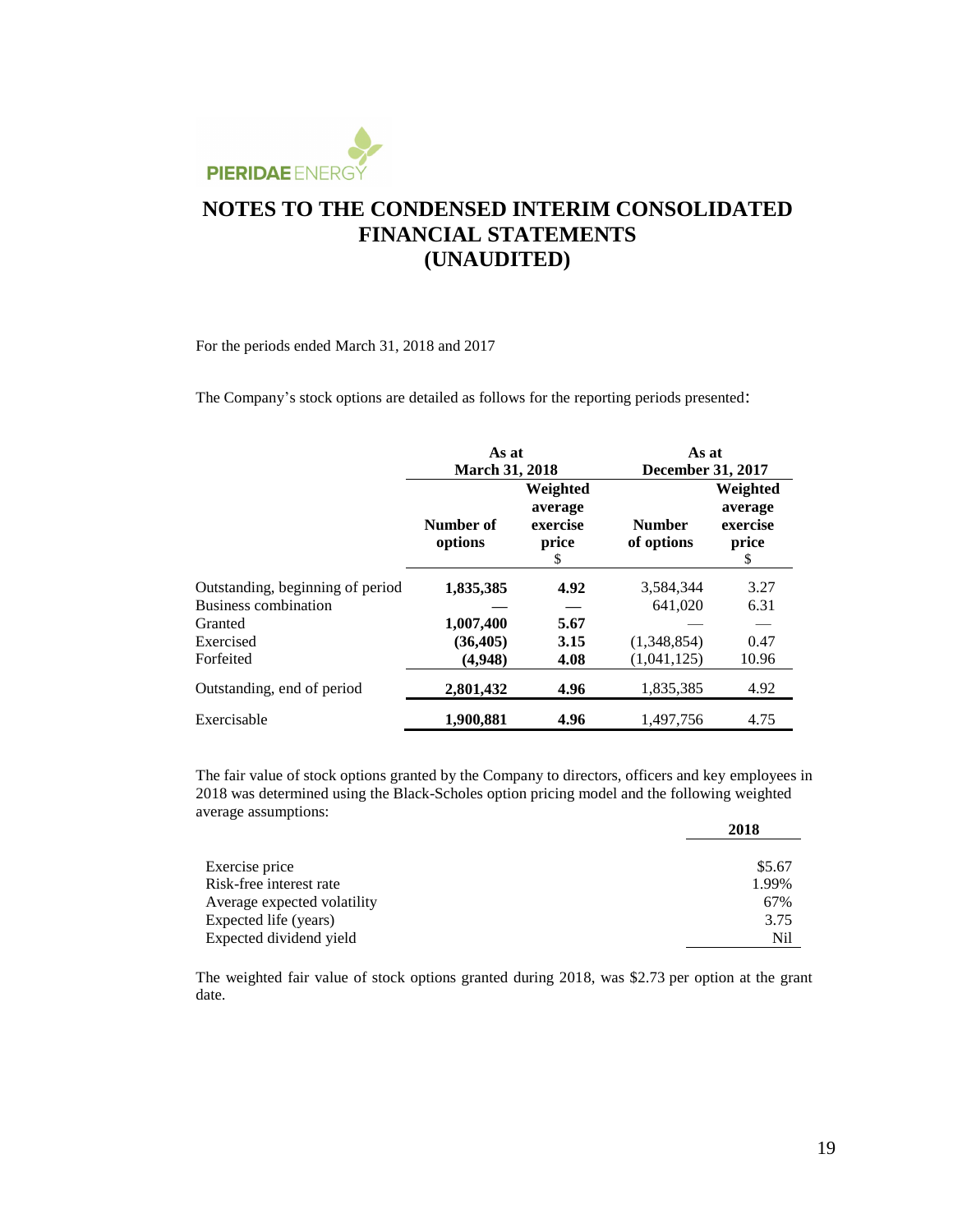

#### For the periods ended March 31, 2018 and 2017

The following table provides summary information on the stock options issued and outstanding as at March 31, 2018:

|                   | <b>Outstanding options</b> |                           | <b>Exercisable options</b> |                                          |
|-------------------|----------------------------|---------------------------|----------------------------|------------------------------------------|
| Range of exercise |                            | Weighted<br>average years |                            | Weighted<br>average<br>exercise<br>price |
| prices            | <b>Number</b>              | to expiry                 | <b>Number</b>              | \$                                       |
| \$0.01            | 44,115                     | 3.19                      | 44,115                     | \$0.01                                   |
| $$1.98 - $4.08$   | 1,141,274                  | 3.19                      | 806,641                    | \$3.82                                   |
| $$5.67 - $8.04$   | 1,582,710                  | 4.18                      | 1,016,792                  | \$5.83                                   |
| \$11.76           | 33,333                     | 0.46                      | 33,333                     | \$12.06                                  |
| $$0.01 - $11.76$  | 2,801,432                  | 3.72                      | 1,900,881                  | \$4.96                                   |

The following table provides summary information on the stock options issued and outstanding as at December 31, 2017

|                    | <b>Outstanding options</b> |           | <b>Exercisable options</b> |                                          |
|--------------------|----------------------------|-----------|----------------------------|------------------------------------------|
| Range of exercise  | Weighted<br>average years  |           |                            | Weighted<br>average<br>exercise<br>price |
| prices             | <b>Number</b>              | to expiry | <b>Number</b>              | \$                                       |
| $< $0.01 - $0.45$  | 44.115                     | 3.44      | 44.115                     | 0.01                                     |
| $$1.98 - $4.08$    | 1,176,377                  | 3.44      | 838,748                    | 3.82                                     |
| $$5.67 - $8.04$    | 575,310                    | 3.29      | 575,310                    | 5.95                                     |
| $$10.68 - $13.68$  | 39,583                     | 0.62      | 39,583                     | 12.06                                    |
| $< $0.01 - $13.68$ | 1,835,385                  | 3.33      | 1,497,756                  | 4.75                                     |

#### **16. LOSS PER SHARE**

Basic loss per share is calculated by dividing loss for the period by the weighted average number of common shares outstanding during the period. In calculating diluted loss per share for the periods ended March 31, 2018 and 2017, potential common shares, such as certain options and warrants, were not included as they would have the effect of decreasing the loss per share, which would be antidilutive.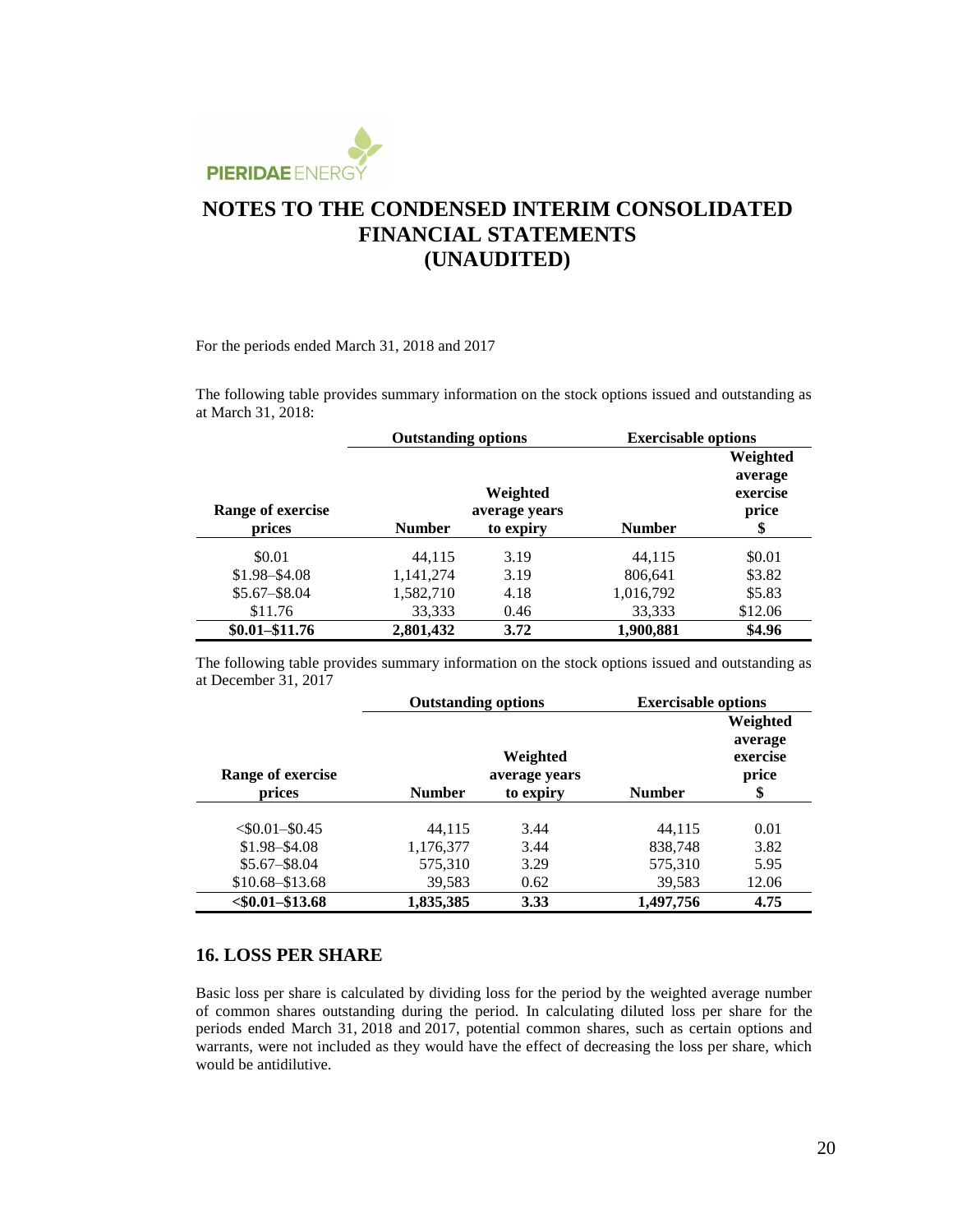

For the periods ended March 31, 2018 and 2017

Both basic and diluted loss per share have been calculated using net loss for the period as the numerator, therefore no adjustment to loss was necessary. The weighted average number of common shares outstanding is increased by the weighted average number of additional common shares that would have been outstanding had all the potentially dilutive shares been converted.

Weighted average number of shares and loss per share are calculated on a post-consolidation basis.

|                                                             | For the three months ended<br>March 31, |                   |
|-------------------------------------------------------------|-----------------------------------------|-------------------|
|                                                             | 2018                                    | 2017 <sup>1</sup> |
| Net loss attributable to equity holders                     |                                         |                   |
| (in thousands Canadian dollars)                             | \$(2,942)                               | \$(2,058)         |
| Weighted average number of shares – basic                   | 50,502,501                              | 34,407,886        |
| Dilutive effect of warrants and options                     |                                         |                   |
| Weighted average number of diluted shares                   | 50,502,501                              | 34,407,886        |
| Net loss per share attributable to the shareholders – basic |                                         |                   |
| and diluted                                                 | \$0.06\$                                | \$0.06            |

<sup>1</sup> Weighted average number of shares and loss per share, for the period ended March 31, 2017, on a pre-consolidation basis, were 15,599,158 and \$(0.132) respectively.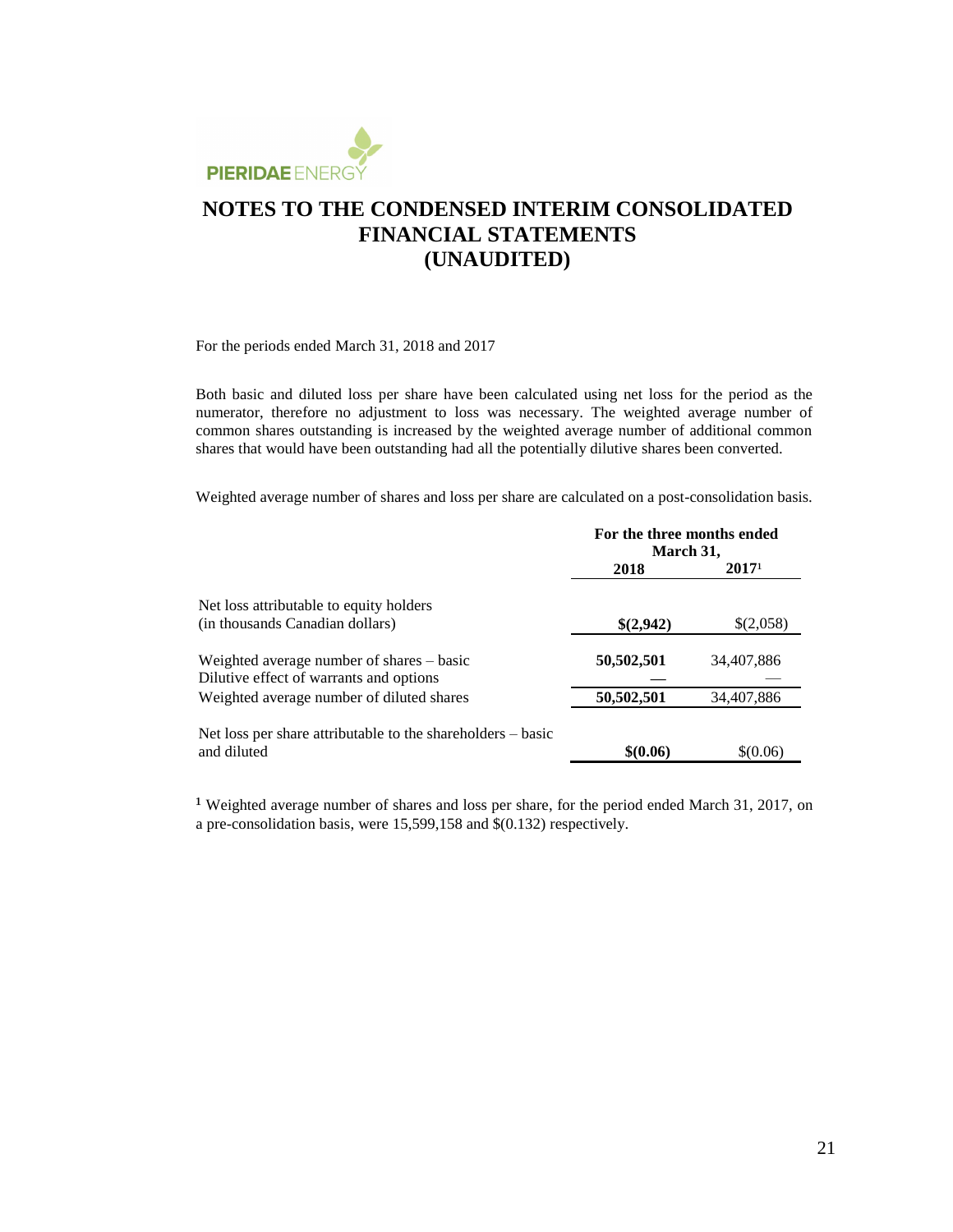

For the periods ended March 31, 2018 and 2017

### **17. RELATED PARTY TRANSACTIONS**

The Company's related parties include other related parties and key management personnel, as described below.

None of the transactions involve special terms or conditions and no guarantees were given or received. Outstanding balances are usually settled in cash or shares.

#### **Transactions with key management personnel**

Key management personnel compensation includes the following expenses: As at

|                                    | For the three months ended<br>March 31, |      |  |
|------------------------------------|-----------------------------------------|------|--|
|                                    | 2018<br>\$                              | 2017 |  |
| Short-term employee benefits:      |                                         |      |  |
| Salaries and employee benefits     | 319                                     | 201  |  |
| Director fees                      | 51                                      |      |  |
| Total short-term employee benefits | 370                                     | 201  |  |
| Fees                               | 41                                      |      |  |
| Share-based compensation           | 1.244                                   |      |  |
| Total compensation                 | 1,655                                   | 201  |  |

During the periods ended March 31, 2018 and 2017, no options granted under the stock option plan were exercised by key management personnel of the Company.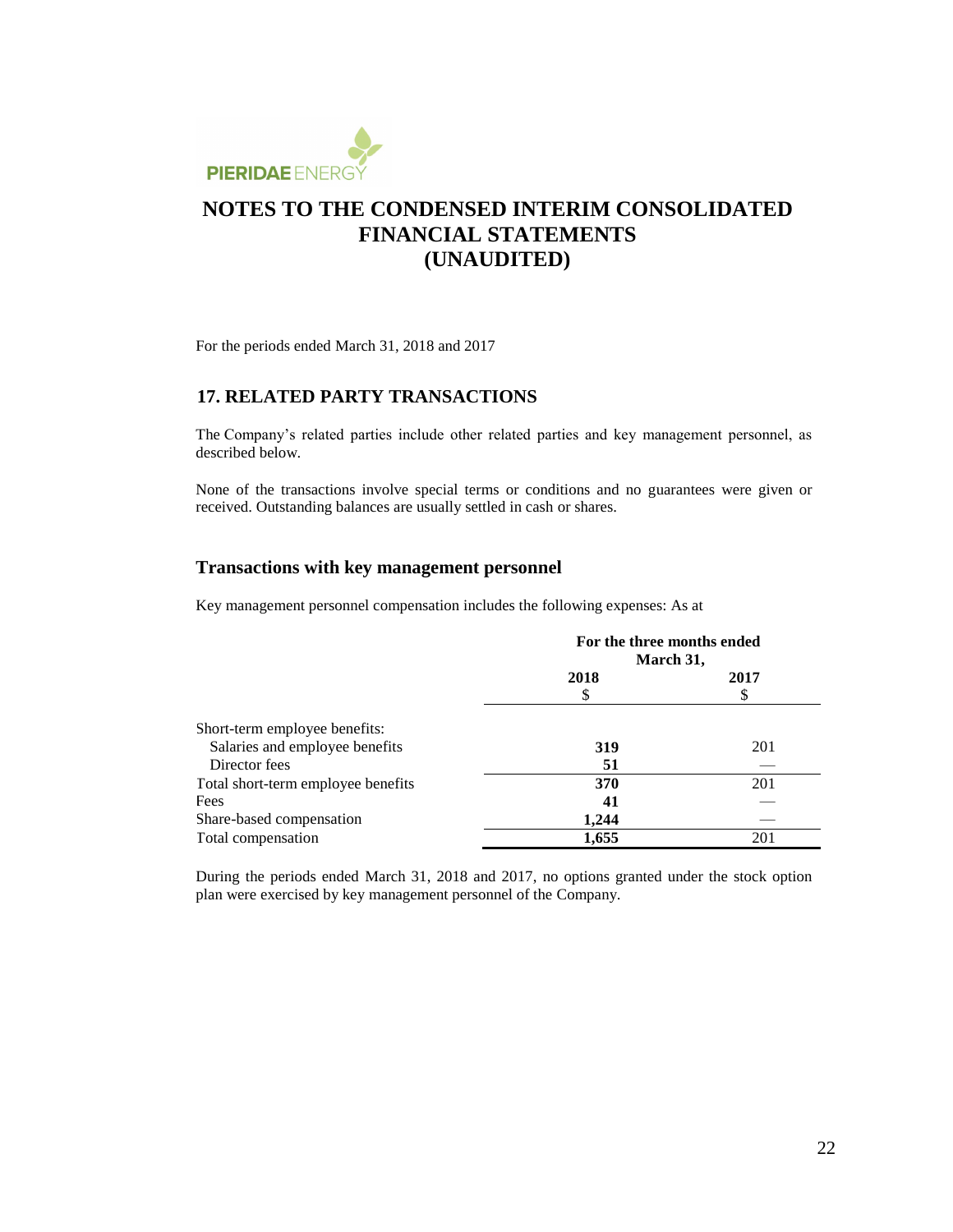

For the periods ended March 31, 2018 and 2017

### **Related companies and other parties**

Transactions were carried out:

With a company in which a director is a majority shareholder:

|                         | For the three months ended<br>March 31, |      |  |
|-------------------------|-----------------------------------------|------|--|
|                         | 2018                                    | 2017 |  |
|                         | S                                       | S    |  |
| Comprehensive loss:     |                                         |      |  |
| Administrative expenses | Δ                                       |      |  |

### **18. FINANCIAL INSTRUMENTS**

Financial assets and financial liabilities are measured at fair value or amortized cost. The classification of financial instruments, as well as their carrying amounts and fair values, are presented in the table below:

|                                        | As at<br>March 31,<br>2018 |
|----------------------------------------|----------------------------|
|                                        | <b>Amortized</b><br>cost   |
|                                        | \$<br>[000s]               |
| <b>Financial asset</b>                 |                            |
| Cash and cash equivalents <sup>1</sup> | 18,925                     |
| Restricted cash equivalents            | 630                        |
| Receivables <sup>2</sup>               | 1,004                      |
|                                        | 20,559                     |
| <b>Financial liability</b>             |                            |
| Trade and other payables               | 1,732                      |
| Partners' share in security deposits   | 294                        |
| <b>Bank borrowings</b>                 | 12                         |
| Deferred account payables              | 8,353                      |
|                                        | 10,391                     |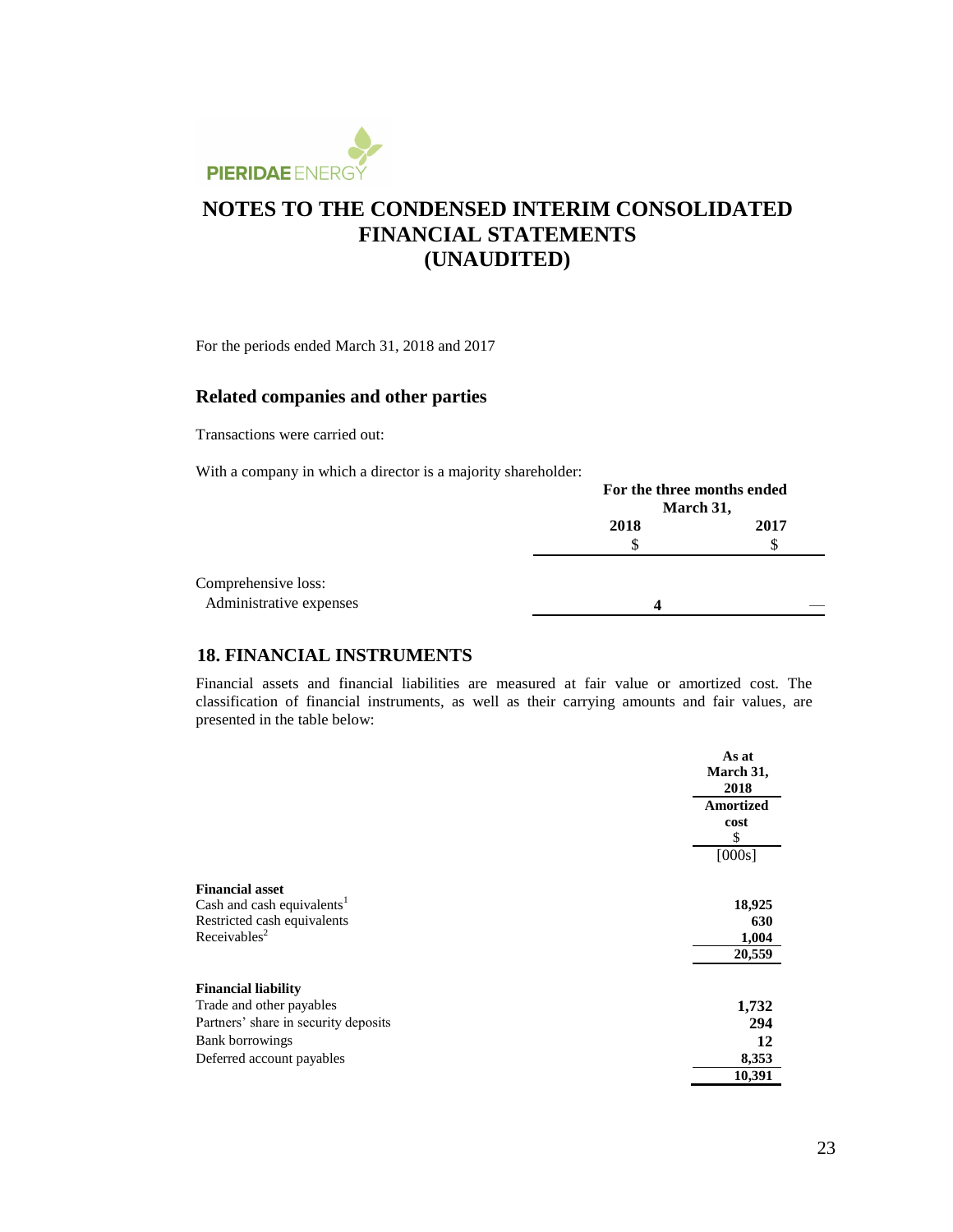

For the periods ended March 31, 2018 and 2017

|                                        | As at<br><b>December</b><br>31, 2017<br><b>Amortized</b><br>cost<br>\$ |
|----------------------------------------|------------------------------------------------------------------------|
|                                        | [000s]                                                                 |
| <b>Financial asset</b>                 |                                                                        |
| Cash and cash equivalents <sup>1</sup> | 21,238                                                                 |
| Restricted cash equivalents            | 630                                                                    |
| Account receivables <sup>2</sup>       | 885                                                                    |
|                                        | 22,753                                                                 |
| <b>Financial liability</b>             |                                                                        |
| Trade and other payables               | 2,210                                                                  |
| Partners' share in security deposits   | 294                                                                    |
| <b>Bank borrowings</b>                 | 14                                                                     |
| Promissory notes                       | 25                                                                     |
| Deferred account payables              | 7,836                                                                  |
|                                        | 10,379                                                                 |

<sup>1</sup>Fair value of cash and cash equivalents is equal to the carrying amount.

<sup>2</sup>Excluding tax credits and commodity taxes as these amounts do not represent a contractual right to receive an amount.

#### **19. CONTINGENCIES**

#### **Financing**

The Company is financed in part by the issuance of flow-through shares. However, although it has taken all the necessary measures in this regard, there is no guarantee that the funds spent by the Company regarding these shares will be deemed eligible by tax authorities in the event of an audit. Refusal of certain expenses by the tax authorities would have a negative tax impact for investors. As at March 31, 2018, the balance of eligible expenses to be incurred amounted to \$881,000 [December 31, 2017 – \$940,000]. The eligible expenses are to be incurred no later than December 31, 2018.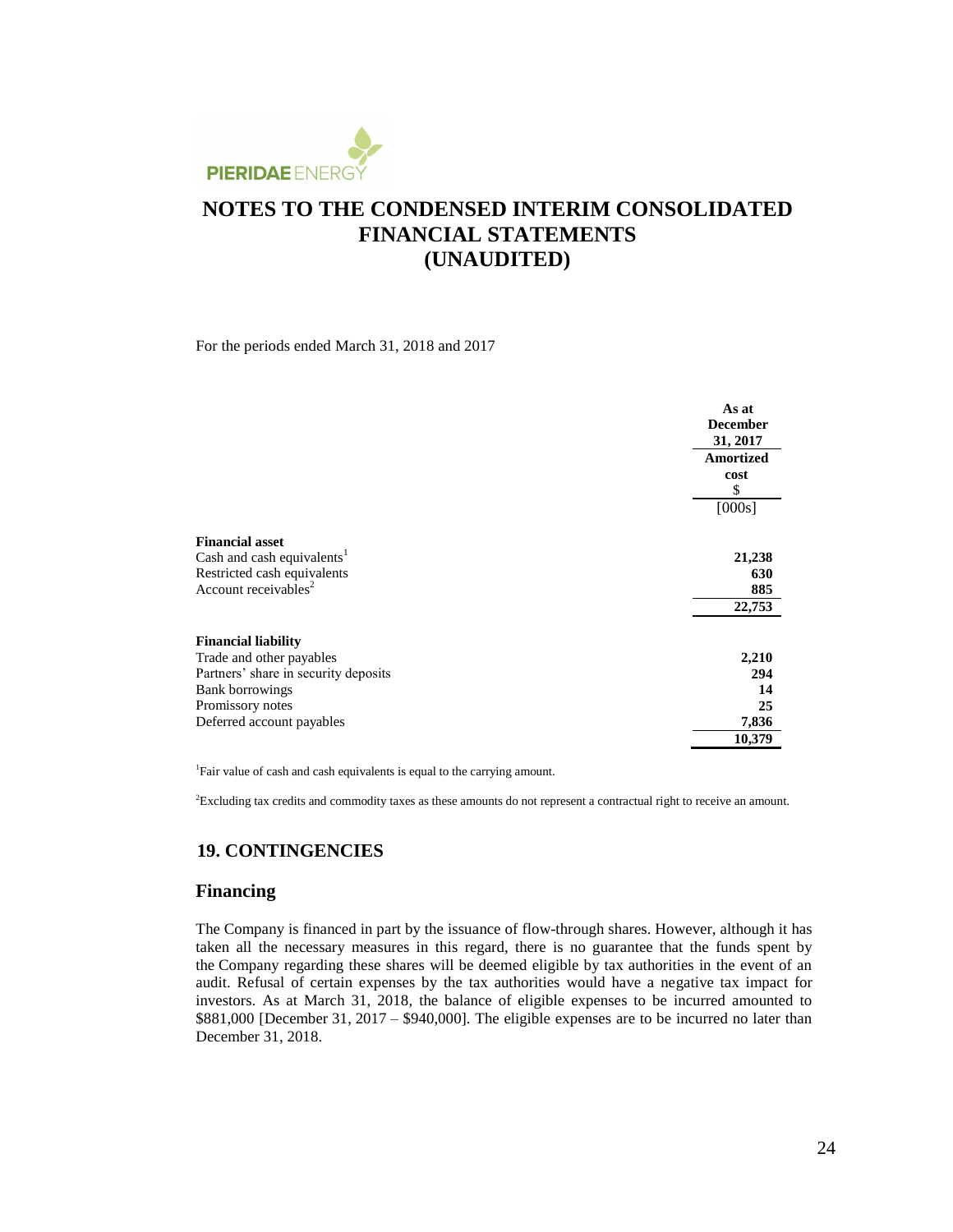

For the periods ended March 31, 2018 and 2017

#### **Environment**

The Company's operations are regulated by governmental laws relating to environmental protection. Environmental consequences are difficult to predict, whether in terms of their outcomes, timing or impact. Currently, to the best of management's knowledge, the Company is operating in compliance with current legislation.

### **20. SUPPLEMENTAL CASH FLOW INFORMATION**

### **Reconciliation of the increase in exploration and evaluation costs, net of recovered amounts:**

|                                                                                                                                                 | For the three months ended<br>March 31, |            |
|-------------------------------------------------------------------------------------------------------------------------------------------------|-----------------------------------------|------------|
|                                                                                                                                                 | 2018<br>\$                              | 2017<br>\$ |
|                                                                                                                                                 | [000]                                   | [000]      |
| Additions to exploration costs, net of recovered<br>amounts                                                                                     | 168                                     |            |
| Non-cash acquisition<br>Depreciation of property, plant and equipment<br>Amortization of deferred lease inducements<br>Stock-based compensation | (11)<br>2<br>(109)                      |            |
| Change in non-cash working capital items                                                                                                        | 139                                     |            |
| Increase in exploration and evaluation costs, net of<br>recovered amounts                                                                       | 189                                     |            |
| <b>Other information:</b>                                                                                                                       |                                         |            |
| Interest paid                                                                                                                                   | 568                                     | 88         |
| Interest received                                                                                                                               | 45                                      |            |